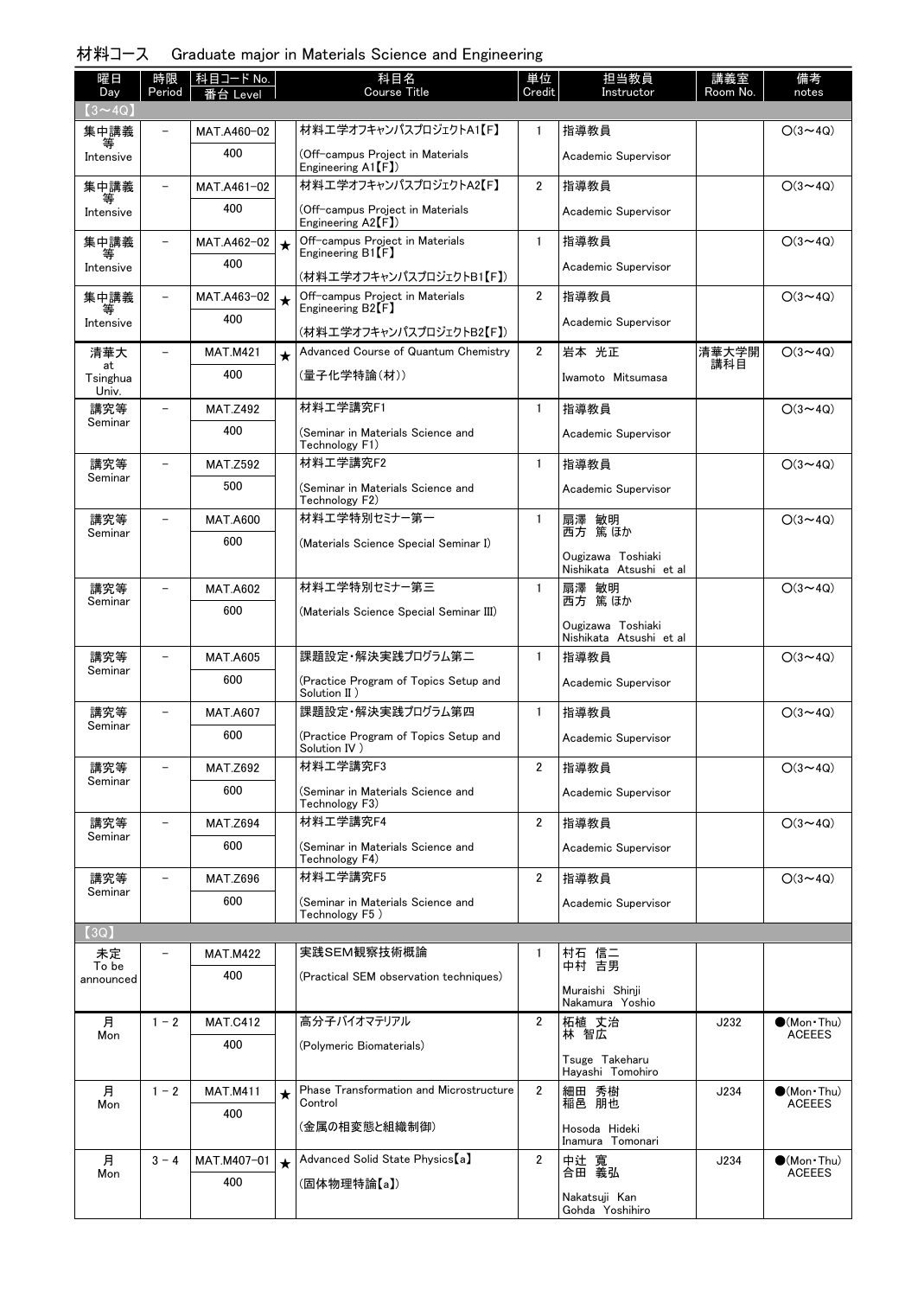| 材料コース Graduate major in Materials Science and Engineering |  |  |  |  |  |  |
|-----------------------------------------------------------|--|--|--|--|--|--|
|-----------------------------------------------------------|--|--|--|--|--|--|

| 曜日<br>Day | 時限<br>Period | 科目コード No.<br>番台 Level |         | 科目名<br><b>Course Title</b>                                            | 単位<br>Credit   | 担当教員<br>Instructor                              | 講義室<br>Room No. | 備考<br>notes                   |
|-----------|--------------|-----------------------|---------|-----------------------------------------------------------------------|----------------|-------------------------------------------------|-----------------|-------------------------------|
| [3Q]      |              |                       |         |                                                                       |                |                                                 |                 |                               |
| 月<br>Mon  | $3 - 4$      | <b>MAT.M412</b>       |         | 金属の信頼性と耐久性                                                            | $\overline{2}$ | 小林 郁夫<br>小林 覚ほか                                 | $S8 - 501$      | $\bullet$ (Mon Thu)           |
|           |              | 400                   |         | (Reliability and Durability of Metals and<br>Alloys)                  |                | Kobayashi Equo<br>Kobayashi Satoru et al        |                 |                               |
| 月         | $3 - 4$      | CAP.P511              |         | 高分子反応特論                                                               | $\mathbf{1}$   | 大塚 英幸                                           | S611            |                               |
| Mon       |              | 500                   |         | (Advanced Polymer Reactions)                                          |                | Otsuka Hideyuki                                 |                 |                               |
| 月         | $3 - 4$      | <b>MAT.C507</b>       | $\star$ | Advanced Photo-Electronic Devices                                     | $\overline{2}$ | 舟窪 浩<br>北本 仁孝 ほか                                | J233            | $\bullet$ (Mon Thu)           |
| Mon       |              | 500                   |         | (先端デバイス特論)                                                            |                |                                                 |                 | 奇数年のみ開<br>講 ACEEES            |
|           |              |                       |         |                                                                       |                | Funakubo Hiroshi<br>Kitamoto Yoshitaka et<br>al |                 |                               |
| 月         | $5 - 6$      | <b>MAT.P403</b>       | $\star$ | Soft Materials Physics                                                | $\mathbf{1}$   | VACHA MARTIN                                    | $S8 - 623$      | <b>ACEEES</b>                 |
| Mon       |              | 400                   |         | (ソフトマテリアル物理)                                                          |                | Vacha Martin                                    |                 |                               |
| 月         | $7 - 8$      | <b>MAT.P414</b>       |         | ソフトマテリアル機能                                                            | $\mathbf{1}$   | 道信 剛志                                           | $S8 - 623$      | <b>ACEEES</b>                 |
| Mon       |              | 400                   |         | (Soft Materials Function)                                             |                | Michinobu Tsuyoshi                              |                 |                               |
| 月         | $7 - 8$      | <b>MAT.C501</b>       |         | 材料強度学特論                                                               | $\overline{2}$ | 安田 公一<br>※ 多々見 純一 ほか                            | $S7 - 201$      | $\bullet$ (Mon Thu)<br>ACEEES |
| Mon       |              | 500                   |         | (Advanced Course of Deformation and                                   |                |                                                 |                 |                               |
|           |              |                       |         | Fracture of Engineering Materials)                                    |                | Yasuda Kouichi<br>X Tatami Junichi et al        |                 |                               |
| 火         | $1 - 2$      | <b>MAT.C404</b>       |         | 半導体物性特論(材料)                                                           | $\overline{2}$ | 細野 秀雄<br>真島 豊ほか                                 | J234            | $\bullet$ (Tue · Fri)         |
| Tue       |              | 400                   |         | (Physics and Chemistry of<br>Semiconductors)                          |                | Hosono Hideo<br>Majima Yutaka et al             |                 | <b>ACEEES</b>                 |
| 火         | $3 - 4$      | <b>ENR.J409</b>       |         | 研究者向け特許論文等知財の基礎                                                       | $\overline{2}$ | 吉本 護                                            | J232            | $\bullet$ (Tue · Fri)         |
| Tue       |              | 400                   |         | (Introduction to Intellectual Property                                |                | Yoshimoto Mamoru                                |                 | <b>ACEEES</b>                 |
| 火         | $3 - 4$      | <b>MAT.C409</b>       |         | System)<br>微粒子工学特論                                                    | $\overline{2}$ | 宮内 雅浩                                           | $S7 - 201$      | $\bullet$ (Tue · Fri)         |
| Tue       |              | 400                   |         | (Advanced Course of Fine-Particle                                     |                |                                                 |                 | <b>ACEEES</b>                 |
|           |              |                       |         | Engineering)                                                          |                | Miyauchi Masahiro                               |                 |                               |
| 火<br>Tue  | $5 - 6$      | <b>ENR.J402</b>       | $\star$ | Physical Chemistry for High Temperature<br>Processes -Thermodynamics- | $\mathbf{1}$   | 須佐 匡裕<br>小林 能直ほか                                | $S8 - 501$      | <b>ACEEES</b>                 |
|           |              | 400                   |         | (高温物理化学-熱カ学)                                                          |                | Susa Masahiro                                   |                 |                               |
|           |              |                       |         |                                                                       |                | Kobayashi Yoshinao et<br>al                     |                 |                               |
| 火         | $5 - 6$      | <b>MAT.P465</b>       | $\star$ | Advanced Course in Physical Properties                                | $\mathbf{1}$   | 鞠谷 雄士                                           | $S8 - 623$      |                               |
| I ue      |              | 400                   |         | of Organic Materials A                                                |                | 森川 淳子 ほか                                        |                 |                               |
|           |              |                       |         | (有機材料物性特論A)                                                           |                | Kikutani Takeshi<br>Morikawa Junko et al        |                 |                               |
| 火         | $7 - 8$      | <b>ENR.J401</b>       | $\star$ | <b>Advanced Metal Physics</b>                                         | $\overline{2}$ | 史蹟                                              | $S8 - 501$      | $\bullet$ (Tue · Fri)         |
| Tue       |              | 400                   |         | (金属物性特論)                                                              |                | 中村 吉男                                           |                 | <b>ACEEES</b>                 |
|           |              |                       |         |                                                                       |                | Shi Ji<br>Nakamura Yoshio                       |                 |                               |
| 火         | $7 - 8$      | <b>MAT.C405</b>       |         | 材料機器分析特論                                                              | $\overline{2}$ | 矢野 哲司<br>※ 福永 啓一 ほか                             | $S7 - 201$      | $\bigcirc$ (Tue · Fri)        |
| Tue       |              | 400                   |         | (Advanced Course of Instrumental                                      |                |                                                 |                 |                               |
|           |              |                       |         | Analysis for Materials)                                               |                | Yano Tetsuii<br>X Fukunaga Keiichi et           |                 |                               |
|           |              |                       |         | 有機複合材料                                                                |                | al                                              |                 |                               |
| 火<br>Tue  | $7 - 8$      | <b>MAT.P423</b>       |         |                                                                       | $\mathbf{1}$   | 塩谷 正俊                                           | $S8 - 623$      | <b>ACEEES</b>                 |
|           |              | 400                   |         | (Advanced Course in Composite<br>Materials)                           |                | Shioya Masatoshi                                |                 |                               |
| 水<br>Wed  | $5 - 6$      | <b>MAT.M420</b>       | $\star$ | Metal Science on Development of<br>Aircraft Engine Materials          | $\mathbf{1}$   | NAKA SHIGEHISA                                  | $S8 - 501$      |                               |
|           |              | 400                   |         | (航空機エンジン用材料の金属学)                                                      |                | Naka Shigehisa                                  |                 |                               |
| 木         | $1 - 2$      | CAP.P431              |         | 高分子科学要論第一                                                             | 1              |                                                 | S622            |                               |
| Thu       |              | 400                   |         | (Elements of Polymer Science I)                                       |                | 石曽根 隆<br>大塚 英幸 ほか                               |                 |                               |
|           |              |                       |         |                                                                       |                | Ishizone Takashi<br>Otsuka Hideyuki et al       |                 |                               |
| 木         | $1 - 2$      | <b>MAT.C412</b>       |         | 高分子バイオマテリアル                                                           | $\overline{2}$ |                                                 | J232            | $\bullet$ (Mon•Thu)           |
| Thu       |              | 400                   |         | (Polymeric Biomaterials)                                              |                | 柘植 丈治<br>林 智広                                   |                 | <b>ACEEES</b>                 |
|           |              |                       |         |                                                                       |                | Tsuge Takeharu<br>Hayashi Tomohiro              |                 |                               |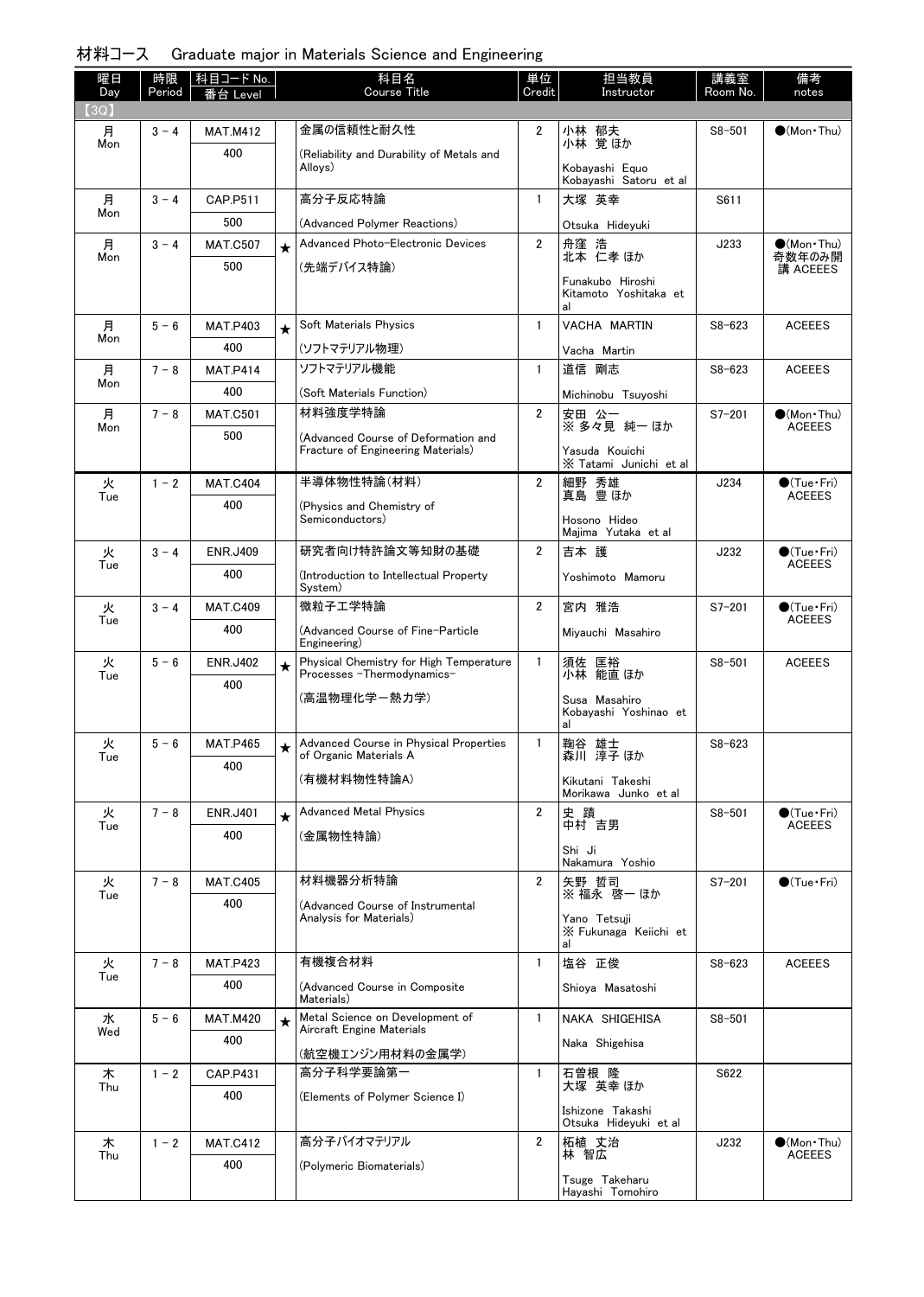| 材料コース Graduate major in Materials Science and Engineering |  |  |  |  |  |  |  |  |
|-----------------------------------------------------------|--|--|--|--|--|--|--|--|
|-----------------------------------------------------------|--|--|--|--|--|--|--|--|

| 曜日<br>Day | 時限<br>Period | │科目コード No.<br>番台 Level |          | 科目名<br><b>Course Title</b>                                                 | 単位<br>Credit   | 担当教員<br>Instructor                                        | 講義室<br>Room No. | 備考<br>notes                            |
|-----------|--------------|------------------------|----------|----------------------------------------------------------------------------|----------------|-----------------------------------------------------------|-----------------|----------------------------------------|
| 【3Q】      |              |                        |          |                                                                            |                |                                                           |                 |                                        |
| 木<br>Thu  | $1 - 2$      | <b>MAT.M411</b>        | ★        | <b>Phase Transformation and Microstructure</b><br>Control                  | $\overline{2}$ | 細田 秀樹<br>稲邑 朋也                                            | J234            | $\bullet$ (Mon•Thu)<br><b>ACEEES</b>   |
|           |              | 400                    |          | (金属の相変態と組織制御)                                                              |                | Hosoda Hideki<br>Inamura Tomonari                         |                 |                                        |
| 木<br>Thu  | $3 - 4$      | MAT.M407-01            | $\star$  | Advanced Solid State Physics [a]                                           | $\overline{2}$ | 中辻 寬<br>合田 義弘                                             | J234            | $\bullet$ (Mon Thu)<br><b>ACEEES</b>   |
|           |              | 400                    |          | (固体物理特論【a】)                                                                |                | Nakatsuji Kan<br>Gohda Yoshihiro                          |                 |                                        |
| 木         | $3 - 4$      | <b>MAT.M412</b>        |          | 金属の信頼性と耐久性                                                                 | $\overline{2}$ | 小林 郁夫<br>小林 覚ほか                                           | $S8 - 501$      | $\bigcirc$ (Mon Thu)                   |
| Thu       |              | 400                    |          | (Reliability and Durability of Metals and<br>Alloys)                       |                | Kobayashi Equo<br>Kobayashi Satoru et al                  |                 |                                        |
| 木         | $3 - 4$      | <b>MAT.C507</b>        | $\star$  | Advanced Photo-Electronic Devices                                          | $\overline{2}$ | 舟窪 浩<br>北本 仁孝ほか                                           | J233            | $\bigcirc$ (Mon Thu)                   |
| Thu       |              | 500                    |          | (先端デバイス特論)                                                                 |                |                                                           |                 | 奇数年のみ開<br>講 ACEEES                     |
|           |              |                        |          |                                                                            |                | Funakubo Hiroshi<br>Kitamoto Yoshitaka et<br>al           |                 |                                        |
| 木<br>Thu  | $5 - 6$      | CAP.T403-01            |          | 高分子化学概論第二【A】                                                               | $\mathbf{1}$   | 芹澤 武                                                      | S423            |                                        |
|           |              | 400                    |          | (Introduction to Polymer Chemistry II[A])                                  |                | Serizawa Takeshi                                          |                 |                                        |
| 木<br>Thu  | $5 - 6$      | CAP.T403-02            |          | 高分子化学概論第二【B】                                                               | $\mathbf{1}$   | 山元 公寿                                                     | G112            |                                        |
|           |              | 400                    |          | (Introduction to Polymer Chemistry II(B))                                  |                | Yamamoto Kimihisa                                         |                 |                                        |
| 木<br>Thu  | $7 - 8$      | <b>MAT.C501</b>        |          | 材料強度学特論                                                                    | $\overline{2}$ | 安田 公一<br>※ 多々見 純一 ほか                                      | $S7 - 201$      | $\bullet$ (Mon•Thu)<br><b>ACEEES</b>   |
|           |              | 500                    |          | (Advanced Course of Deformation and<br>Fracture of Engineering Materials)  |                | Yasuda Kouichi<br>X Tatami Junichi et al                  |                 |                                        |
| 金<br>Fri  | $1 - 2$      | CAP.T404-01            |          | 高分子物理概論第二【A】                                                               | $\mathbf{1}$   | 古屋 秀峰                                                     | S224            |                                        |
|           |              | 400                    |          | (Introduction to Polymer Physics II(A))                                    |                | Furuya Hidemine                                           |                 |                                        |
| 金<br>Fri  | $1 - 2$      | CAP.T404-02            |          | 高分子物理概論第二【B】                                                               | $\mathbf{1}$   | 宍戸 厚<br>長井 圭治                                             | G114            |                                        |
|           |              | 400                    |          | (Introduction to Polymer Physics II[B])                                    |                | Shishido Atsushi<br>Nagai Keiji                           |                 |                                        |
| 金         | $1 - 2$      | <b>MAT.C404</b>        |          | 半導体物性特論(材料)                                                                | $\overline{2}$ | 細野 秀雄<br>真島 豊ほか                                           | J234            | $\bullet$ (Tue•Fri)                    |
| Fri       |              | 400                    |          | (Physics and Chemistry of<br>Semiconductors)                               |                | Hosono Hideo                                              |                 | <b>ACEEES</b>                          |
|           | $3 - 4$      | <b>CAP.P432</b>        |          | 高分子科学要論第二                                                                  | 1              | Majima Yutaka et al<br>安藤 慎治                              | S621            |                                        |
| 金<br>Fri  |              | 400                    |          | (Elements of Polymer Science II)                                           |                | 野島 修一 ほか                                                  |                 |                                        |
|           |              |                        |          |                                                                            |                | Ando Shinji<br>Nojima Shuichi et al                       |                 |                                        |
| 金<br>Fri  | $3 - 4$      | <b>ENR.J409</b>        |          | 研究者向け特許論文等知財の基礎                                                            | $\overline{2}$ | 吉本 護                                                      | J232            | $\bullet$ (Tue · Fri)<br><b>ACEEES</b> |
|           |              | 400                    |          | (Introduction to Intellectual Property)<br>System)                         |                | Yoshimoto Mamoru                                          |                 |                                        |
| 金         | $3 - 4$      | <b>MAT.C409</b>        |          | 微粒子工学特論                                                                    | $\overline{2}$ | 宮内 雅浩                                                     | $S7 - 201$      | $\bullet$ (Tue · Fri)                  |
| Fri       |              | 400                    |          | (Advanced Course of Fine-Particle<br>Engineering)                          |                | Mivauchi Masahiro                                         |                 | <b>ACEEES</b>                          |
| 金<br>Fri  | $3 - 4$      | <b>MAT.P424</b>        |          | 有機材料加工A                                                                    | $\mathbf{1}$   | 鞠谷 雄士                                                     | $S8 - 623$      | <b>ACEEES</b>                          |
|           |              | 400                    |          | (Advanced Course in Polymer Processing<br>A)                               |                | Kikutani Takeshi                                          |                 |                                        |
| 金<br>Fri  | $5 - 6$      | <b>ENR.J404</b>        | $^\star$ | Physical Chemistry for High Temperature<br>Processes -Oxidation of Metals- | $\mathbf{1}$   | 上田 光敏<br>須佐 匡裕 ほか                                         | $S8 - 501$      | <b>ACEEES</b>                          |
|           |              | 400                    |          | (高温物理化学ー金属の高温酸化)                                                           |                | Ueda Mitsutoshi<br>Susa Masahiro et al                    |                 |                                        |
| 金         | $5 - 6$      | <b>MAT.P422</b>        |          | 有機材料科学設計                                                                   | $\mathbf{1}$   | 扇澤 敏明                                                     | $S8 - 623$      | <b>ACEEES</b>                          |
| Fri       |              | 400                    |          | (Organic Materials Design)                                                 |                | Ougizawa Toshiaki                                         |                 |                                        |
| 金<br>Fri  | $7 - 8$      | <b>ENR.J401</b>        | $\star$  | <b>Advanced Metal Physics</b>                                              | $\overline{2}$ | 史蹟<br>中村 吉男                                               | $S8 - 501$      | $\bullet$ (Tue•Fri)<br><b>ACEEES</b>   |
|           |              | 400                    |          | (金属物性特論)                                                                   |                | Shi Ji<br>Nakamura Yoshio                                 |                 |                                        |
| 金<br>Fri  | $7 - 8$      | <b>MAT.C405</b>        |          | 材料機器分析特論                                                                   | $\overline{2}$ | 矢野 哲司                                                     | $S7 - 201$      | $\bigcirc$ (Tue•Fri)                   |
|           |              | 400                    |          | (Advanced Course of Instrumental<br>Analysis for Materials)                |                | ※ 福永 啓一 ほか<br>Yano Tetsuji<br>X Fukunaga Keiichi et<br>al |                 |                                        |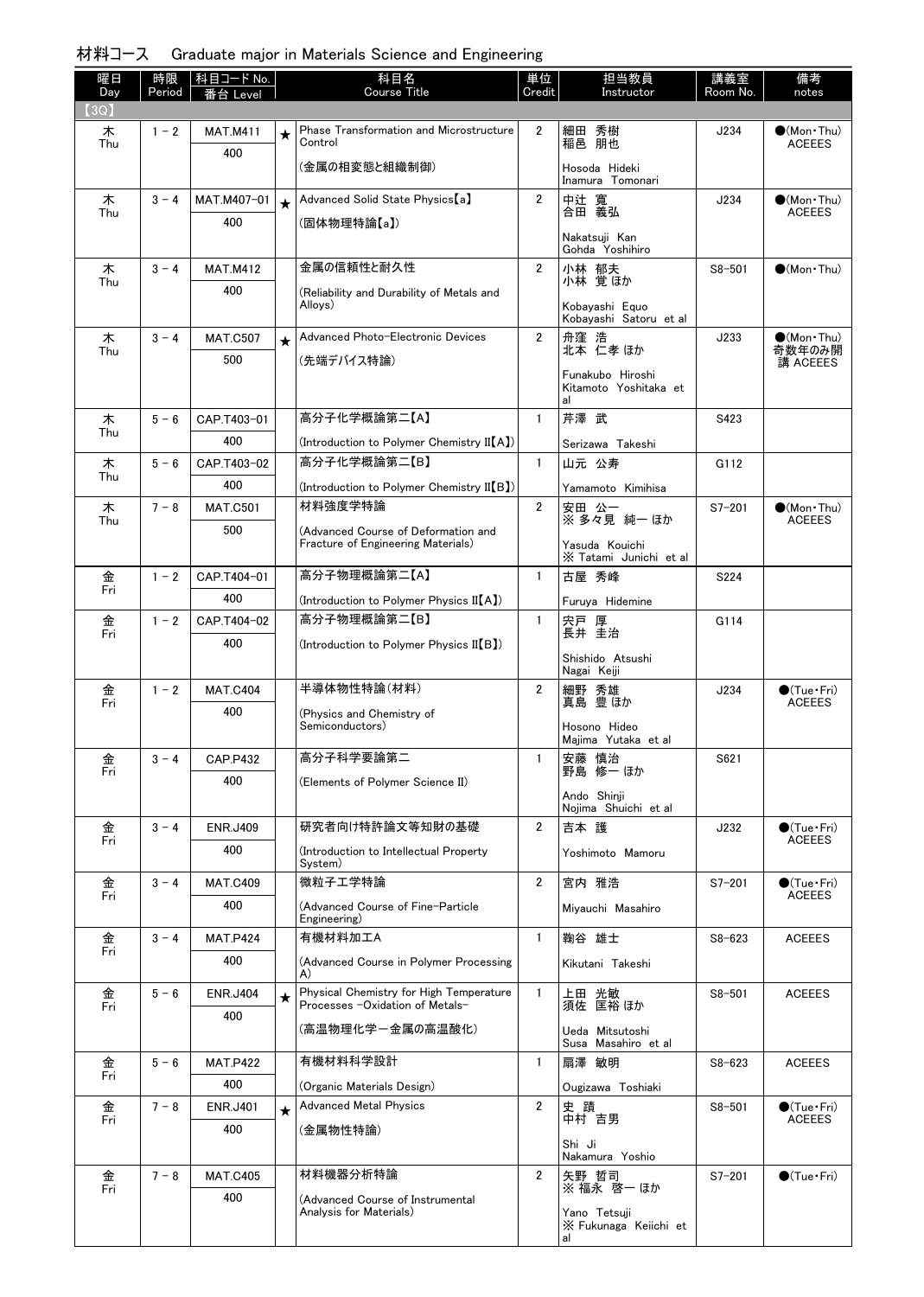|  | 材料コース Graduate major in Materials Science and Engineering |  |  |  |  |  |  |  |
|--|-----------------------------------------------------------|--|--|--|--|--|--|--|
|--|-----------------------------------------------------------|--|--|--|--|--|--|--|

| 曜日                | 時限                       | 科目コード No.              |          | 科目名                                                            | 単位             | 担当教員                                       | 講義室            | 備考                                    |
|-------------------|--------------------------|------------------------|----------|----------------------------------------------------------------|----------------|--------------------------------------------|----------------|---------------------------------------|
| Day<br>(3Q)       | Period                   | 番台 Level               |          | <b>Course Title</b>                                            | Credit         | Instructor                                 | Room No.       | notes                                 |
| 集中講義              |                          | <b>CAP.P467</b>        | $\star$  | Advanced Course of Polymer Chemistry                           | $\mathbf{1}$   | 高田 十志和<br>芹澤 武ほか                           |                |                                       |
| 等<br>Intensive    |                          | 400                    |          |                                                                |                |                                            |                |                                       |
|                   |                          |                        |          | (高分子化学特論A)                                                     |                | Takata Toshikazu<br>Serizawa Takeshi et al |                |                                       |
| インターン             | $\qquad \qquad -$        | MAT.A661-03            |          | 材料工学派遣プロジェクト第一                                                 | $\mathbf{1}$   | 指導教員                                       |                |                                       |
| シップ<br>Internship |                          | 600                    |          | (Materials Off-campus Project 1)                               |                | Academic Supervisor                        |                |                                       |
| インターン<br>シップ      | $\overline{\phantom{a}}$ | MAT.A662-03            |          | 材料エ学派遣プロジェクト第二                                                 | $\overline{2}$ | 指導教員                                       |                |                                       |
| Internship        |                          | 600                    |          | (Materials Off-campus Project 2)                               |                | Academic Supervisor                        |                |                                       |
| インターン<br>シップ      | $\overline{a}$           | MAT.A663-03            |          | 材料エ学派遣プロジェクト第三                                                 | 4              | 指導教員                                       |                |                                       |
| Internship        |                          | 600                    |          | (Materials Off-campus Project 3)                               |                | Academic Supervisor                        |                |                                       |
| インターン<br>シップ      | $\overline{\phantom{0}}$ | MAT.A664-03            |          | 材料エ学派遣プロジェクト第四                                                 | 6              | 指導教員                                       |                |                                       |
| Internship        |                          | 600                    |          | (Materials Off-campus Project 4)                               |                | Academic Supervisor                        |                |                                       |
| (4Q)<br>月         | $1 - 2$                  | <b>MAT.C414</b>        |          | Introduction to Solid State Science                            | 2              |                                            | J233           | $(Mon\cdot Thu)$                      |
| Mon               |                          | 400                    | $^\star$ | (固体科学入門)                                                       |                | 細野 秀雄<br>伊藤 満ほか                            |                | 奇数年のみ開<br>講 ACEEES                    |
|                   |                          |                        |          |                                                                |                | Hosono Hideo                               |                |                                       |
| 月                 | $1 - 2$                  | MAT.M419-02            | $\star$  | Microscopic characterization of solid                          | 2              | Itoh Mitsuru et al<br>CHAI YAW WANG        | J234           | $\bigcirc$ (Mon Thu)                  |
| Mon               |                          | 400                    |          | materials【すずかけ台】                                               |                | Chai Yaw Wang                              |                |                                       |
|                   |                          |                        |          | (材料の微視的顕微鏡解析【すずかけ台】)                                           |                |                                            |                |                                       |
| 月<br>Mon          | $3 - 4$                  | MAT.M402-01            |          | ナノ材料計測【a】                                                      | $\overline{2}$ | 曽根 正人<br>三宮 工                              | J234           | $\bullet$ (Mon•Thu)<br><b>ACEEES</b>  |
|                   |                          | 400                    |          | (Characterization of Nanomaterials[a])                         |                | Sone Masato                                |                |                                       |
|                   |                          |                        |          |                                                                |                | Sannomiya Takumi                           |                |                                       |
| 月<br>Mon          | $5 - 6$                  | <b>CAP.P424</b>        |          | 高分子構造特論第二                                                      | $\mathbf{1}$   | 川内進                                        | 南4号館<br>情報ネット  |                                       |
|                   |                          | 400                    |          | (Advanced Polymer Structures II)                               |                | Kawauchi Susumu                            | ワーク演習<br>室 第2演 |                                       |
|                   |                          |                        |          |                                                                |                |                                            | 習室             |                                       |
| 月<br>Mon          | $5 - 6$                  | <b>MAT.C401</b>        |          | 誘電体·強誘電体特論                                                     | $\overline{2}$ | 鶴見 敬章<br>武田 博明                             | $S7 - 201$     | $\bullet$ (Mon•Thu)<br><b>ACEEES</b>  |
|                   |                          | 400                    |          | (Advanced Course of Dielectric and<br>Ferroelectric Materials) |                | Tsurumi Takaaki                            |                |                                       |
|                   |                          |                        |          |                                                                |                | Takeda Hiroaki                             |                |                                       |
| 月<br>Mon          | $5 - 6$                  | <b>MAT.P404</b>        | $\star$  | Soft Materials Functional Physics                              | $\mathbf{1}$   | 早水 裕平                                      | $S8 - 623$     | <b>ACEEES</b>                         |
| 月                 | $7 - 8$                  | 400<br><b>MAT.M403</b> |          | (ソフトマテリアル機能物理)<br>Environmental Degradation of Materials       | 2              | Hayamizu Yuhei                             |                |                                       |
| Mon               |                          | 400                    | $\star$  | (材料の環境劣化)                                                      |                | 西方 篤<br>多田 英司                              | $S8 - 501$     | $\bigcirc$ (Mon Thu)<br><b>ACEEES</b> |
|                   |                          |                        |          |                                                                |                | Nishikata Atsushi                          |                |                                       |
| 月                 | $7 - 8$                  | <b>MAT.P426</b>        |          | 材料熱物性特論                                                        | $\mathbf{1}$   | Tada Eiji<br>森川 淳子                         | $S8 - 623$     | <b>ACEEES</b>                         |
| Mon               |                          | 400                    |          | (Thermal Properties of Materials)                              |                | Morikawa Junko                             |                |                                       |
| 火                 | $1 - 2$                  | <b>MAT.C406</b>        |          | 磁気物性特論                                                         | $\overline{2}$ | 伊藤 満                                       | J234           | $\bullet$ (Tue•Fri)                   |
| Tue               |                          | 400                    |          | (Advanced Course of Magnetism)                                 |                | 谷山 智康                                      |                | <b>ACEEES</b>                         |
|                   |                          |                        |          |                                                                |                | Itoh Mitsuru<br>Taniyama Tomoyasu          |                |                                       |
| 火                 | $3 - 4$                  | <b>CAP.P412</b>        |          | 高分子合成特論第二                                                      | $\mathbf{1}$   | 高田 十志和                                     | H113           |                                       |
| Tue               |                          | 400                    |          | (Advanced Polymer Synthesis II)                                |                | Takata Toshikazu                           |                |                                       |
| 火                 | $3 - 4$                  | <b>HCB.A561</b>        |          | ナノバイオ材料・デバイス概論                                                 | $\overline{2}$ | 北本 仁孝                                      | J233           | $\bigcirc$ (Tue · Fri)                |
| Tue               |                          | 500                    |          | (Nanobio Materials and Devices)                                |                | 林 智広                                       |                |                                       |
|                   |                          |                        |          |                                                                |                | Kitamoto Yoshitaka<br>Hayashi Tomohiro     |                |                                       |
| 火                 | $5 - 6$                  | <b>ENR.J408</b>        | $\star$  | <b>Energy Conversion Ceramics Materials</b>                    | $\overline{2}$ | 安田 公一                                      | $S7 - 201$     | $\bigcirc$ (Tue·Fri)                  |
| Tue               |                          | 400                    |          | (無機エネルギー変換材料特論)                                                |                | 松下 祥子 ほか                                   |                | <b>ACEEES</b>                         |
|                   |                          |                        |          |                                                                |                | Yasuda Kouichi<br>Matsushita Sachiko et    |                |                                       |
|                   |                          |                        |          | Advanced Course in Physical Properties                         | $\mathbf{1}$   | al                                         |                |                                       |
| 火<br>Tue          | $5 - 6$                  | <b>MAT.P466</b><br>400 | $\star$  | of Organic Materials B                                         |                | 鞠谷 雄士<br>森川 淳子ほか                           | $S8 - 623$     |                                       |
|                   |                          |                        |          | (有機材料物性特論B)                                                    |                | Kikutani Takeshi                           |                |                                       |
| 水                 | $3 - 4$                  | <b>CAP.P422</b>        |          | 高分子物性特論第二                                                      | $\mathbf{1}$   | Morikawa Junko et al<br>戸木田 雅利             | H116           |                                       |
| Wed               |                          | 400                    |          | (Advanced Polymer Properties II)                               |                |                                            |                |                                       |
|                   |                          |                        |          |                                                                |                | Tokita Masatoshi                           |                |                                       |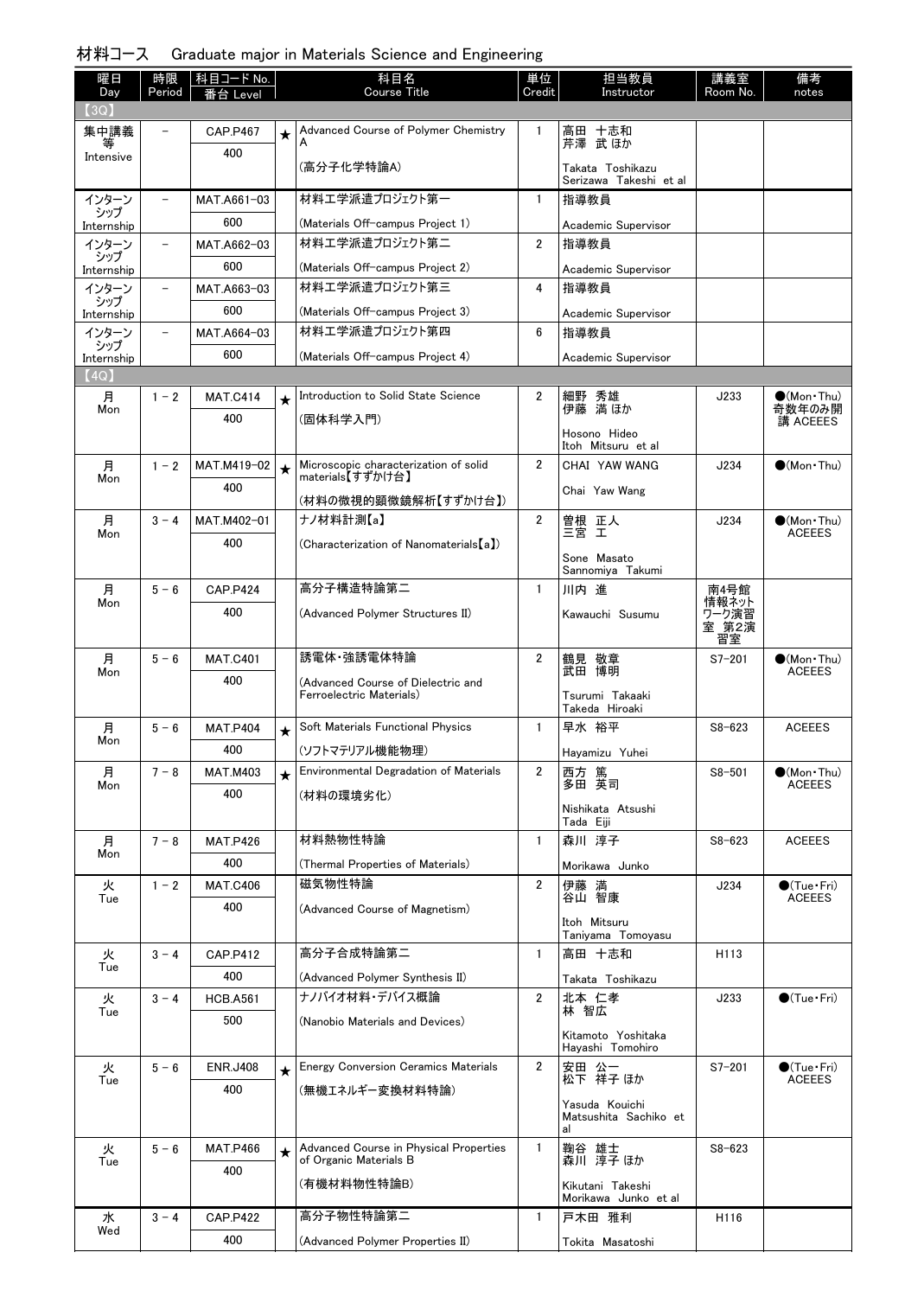| 材料コース Graduate major in Materials Science and Engineering |  |  |  |  |  |  |  |
|-----------------------------------------------------------|--|--|--|--|--|--|--|
|-----------------------------------------------------------|--|--|--|--|--|--|--|

| 曜日<br>Day         | 時限<br>Period             | 科目コード No.<br>番台 Level |         | 科目名<br>Course Title                          | 単位<br>Credit   | 担当教員<br>Instructor                               | 講義室<br>Room No. | 備考<br>notes                             |
|-------------------|--------------------------|-----------------------|---------|----------------------------------------------|----------------|--------------------------------------------------|-----------------|-----------------------------------------|
| (4Q)              |                          |                       |         |                                              |                |                                                  |                 |                                         |
| 水                 | $5 - 8$                  | <b>MAT.M501</b>       |         | 金属工学特別講義第二                                   | -1             | ※ 紀平 寛<br>※ 冨永 知徳 ほか                             | $S8 - 501$      | □                                       |
| Wed               |                          | 500                   |         | (Special Lecture on Metallurgical            |                |                                                  |                 |                                         |
|                   |                          |                       |         | Engineering II)                              |                | X Kihira Hiroshi<br>X Tominaga Tomonori<br>et al |                 |                                         |
| 木<br>Thu          | $1 - 2$                  | <b>MAT.C414</b>       | $\star$ | Introduction to Solid State Science          | $\overline{2}$ | 細野 秀雄<br>伊藤 満ほか                                  | J233            | $\bullet$ (Mon Thu)<br>奇数年のみ開           |
|                   |                          | 400                   |         | (固体科学入門)                                     |                | Hosono Hideo<br>Itoh Mitsuru et al               |                 | 講 ACEEES                                |
| 木                 | $1 - 2$                  | MAT.M419-02           | $\star$ | Microscopic characterization of solid        | $\overline{2}$ | CHAI YAW WANG                                    | J234            | $(Mon\cdot Thu)$                        |
| Thu               |                          | 400                   |         | materials【すずかけ台】                             |                | Chai Yaw Wang                                    |                 |                                         |
|                   |                          |                       |         | (材料の微視的顕微鏡解析【すずかけ台】)<br>ナノ材料計測【a】            |                |                                                  |                 |                                         |
| 木<br>Thu          | $3 - 4$                  | MAT.M402-01<br>400    |         |                                              | $\overline{2}$ | 曽根 正人<br>三宮 工                                    | J234            | $\bullet$ (Mon•Thu)<br><b>ACEEES</b>    |
|                   |                          |                       |         | (Characterization of Nanomaterials[a])       |                | Sone Masato                                      |                 |                                         |
|                   | $5 - 6$                  | <b>MAT.C401</b>       |         | 誘電体·強誘電体特論                                   | $\overline{2}$ | Sannomiya Takumi<br>鶴見 敬章                        | $S7 - 201$      | $\bigcirc$ (Mon Thu)                    |
| 木<br>Thu          |                          | 400                   |         | (Advanced Course of Dielectric and           |                | 武田 博明                                            |                 | <b>ACEEES</b>                           |
|                   |                          |                       |         | Ferroelectric Materials)                     |                | Tsurumi Takaaki<br>Takeda Hiroaki                |                 |                                         |
| 木<br>Thu          | $7 - 8$                  | <b>MAT.M403</b>       | $\star$ | Environmental Degradation of Materials       | $\overline{2}$ | 西方 篤<br>多田 英司                                    | $S8 - 501$      | $\bullet$ (Mon•Thu)<br><b>ACEEES</b>    |
|                   |                          | 400                   |         | (材料の環境劣化)                                    |                | Nishikata Atsushi                                |                 |                                         |
|                   |                          |                       |         |                                              |                | Tada Eiji                                        |                 |                                         |
| 金<br>Fri          | $1 - 2$                  | <b>MAT.C406</b>       |         | 磁気物性特論                                       | $\overline{2}$ | 伊藤 満<br>谷山 智康                                    | J234            | $\bullet$ (Tue•Fri)<br><b>ACEEES</b>    |
|                   |                          | 400                   |         | (Advanced Course of Magnetism)               |                | Itoh Mitsuru<br>Taniyama Tomoyasu                |                 |                                         |
| 金                 | $3 - 4$                  | <b>MAT.P425</b>       |         | 有機材料加工B                                      | $\mathbf{1}$   | 鞠谷 雄士                                            | $S8 - 623$      | <b>ACEEES</b>                           |
| Fri               |                          | 400                   |         | (Advanced Course in Polymer Processing<br>B) |                | Kikutani Takeshi                                 |                 |                                         |
| 金<br>Fri          | $3 - 4$                  | <b>HCB.A561</b>       |         | ナノバイオ材料・デバイス概論                               | $\overline{2}$ | 北本 仁孝<br>林 智広                                    | J233            | $\bigcirc$ (Tue·Fri)                    |
|                   |                          | 500                   |         | (Nanobio Materials and Devices)              |                |                                                  |                 |                                         |
|                   |                          |                       |         |                                              |                | Kitamoto Yoshitaka<br>Hayashi Tomohiro           |                 |                                         |
| 金<br>Fri          | $5 - 6$                  | <b>ENR.J408</b>       | $\star$ | <b>Energy Conversion Ceramics Materials</b>  | $\overline{2}$ | 安田 公一<br>松下 祥子 ほか                                | $S7 - 201$      | $\bigcirc$ (Tue · Fri)<br><b>ACEEES</b> |
|                   |                          | 400                   |         | (無機エネルギー変換材料特論)                              |                | Yasuda Kouichi                                   |                 |                                         |
|                   |                          |                       |         |                                              |                | Matsushita Sachiko et<br>al                      |                 |                                         |
| 集中講義              |                          | <b>CAP.P468</b>       | $\star$ | Advanced Course of Polymer Chemistry         | $\mathbf{1}$   | 高田 十志和<br>芹澤 武 ほか                                |                 |                                         |
| Intensive         |                          | 400                   |         | (高分子化学特論B)                                   |                | Takata Toshikazu<br>Serizawa Takeshi et al       |                 |                                         |
| 集中講義              |                          | <b>MAT.P492</b>       |         | 有機高分子特別講義第3                                  | $\mathbf{1}$   | 手塚 育志                                            | $S8 - 623$      | $11/30, 12/1$ ,                         |
| Intensive         |                          | 400                   |         | (Advanced Course in Organic Polymer          |                | ※菊池 明彦 ほか                                        |                 | 12/7,<br>12/22(5/6, 7/8)                |
|                   |                          |                       |         | Science)                                     |                | Tezuka Yasuyuki<br>X Kikuchi Akihiko et al       |                 | 限)                                      |
| 集中講義              |                          | CAP.P583              |         | 高分子特論第二                                      | $\mathbf{1}$   | ※ 小林 元康                                          |                 |                                         |
| 等<br>Intensive    |                          | 500                   |         | (Advanced Polymer Science II)                |                | X Kobayashi Motoyasu                             |                 |                                         |
| インターン             | $\overline{\phantom{0}}$ | MAT.A661-04           |         | 材料工学派遣プロジェクト第一                               | $\mathbf{1}$   | 指導教員                                             |                 |                                         |
| シップ<br>Internship |                          | 600                   |         | (Materials Off-campus Project 1)             |                | Academic Supervisor                              |                 |                                         |
| インターン<br>シップ      | $\overline{\phantom{a}}$ | MAT.A662-04           |         | 材料エ学派遣プロジェクト第二                               | $\overline{2}$ | 指導教員                                             |                 |                                         |
| Internship        |                          | 600                   |         | (Materials Off-campus Project 2)             |                | Academic Supervisor                              |                 |                                         |
| インターン<br>シップ      | $\qquad \qquad -$        | MAT.A663-04           |         | 材料エ学派遣プロジェクト第三                               | 4              | 指導教員                                             |                 |                                         |
| Internship        |                          | 600                   |         | (Materials Off-campus Project 3)             |                | Academic Supervisor                              |                 |                                         |
| インターン<br>シップ      | $\overline{\phantom{0}}$ | MAT.A664-04           |         | 材料エ学派遣プロジェクト第四                               | 6              | 指導教員                                             |                 |                                         |
| Internship        |                          | 600                   |         | (Materials Off-campus Project 4)             |                | Academic Supervisor                              |                 |                                         |
| 講究等<br>Seminar    | $\qquad \qquad -$        | <b>MAT.A451</b>       |         | 材料工学研究第二                                     | $\mathbf{1}$   | 指導教員                                             |                 |                                         |
|                   |                          | 400                   |         | (Materials Research Methodology II)          |                | Academic Supervisor                              |                 |                                         |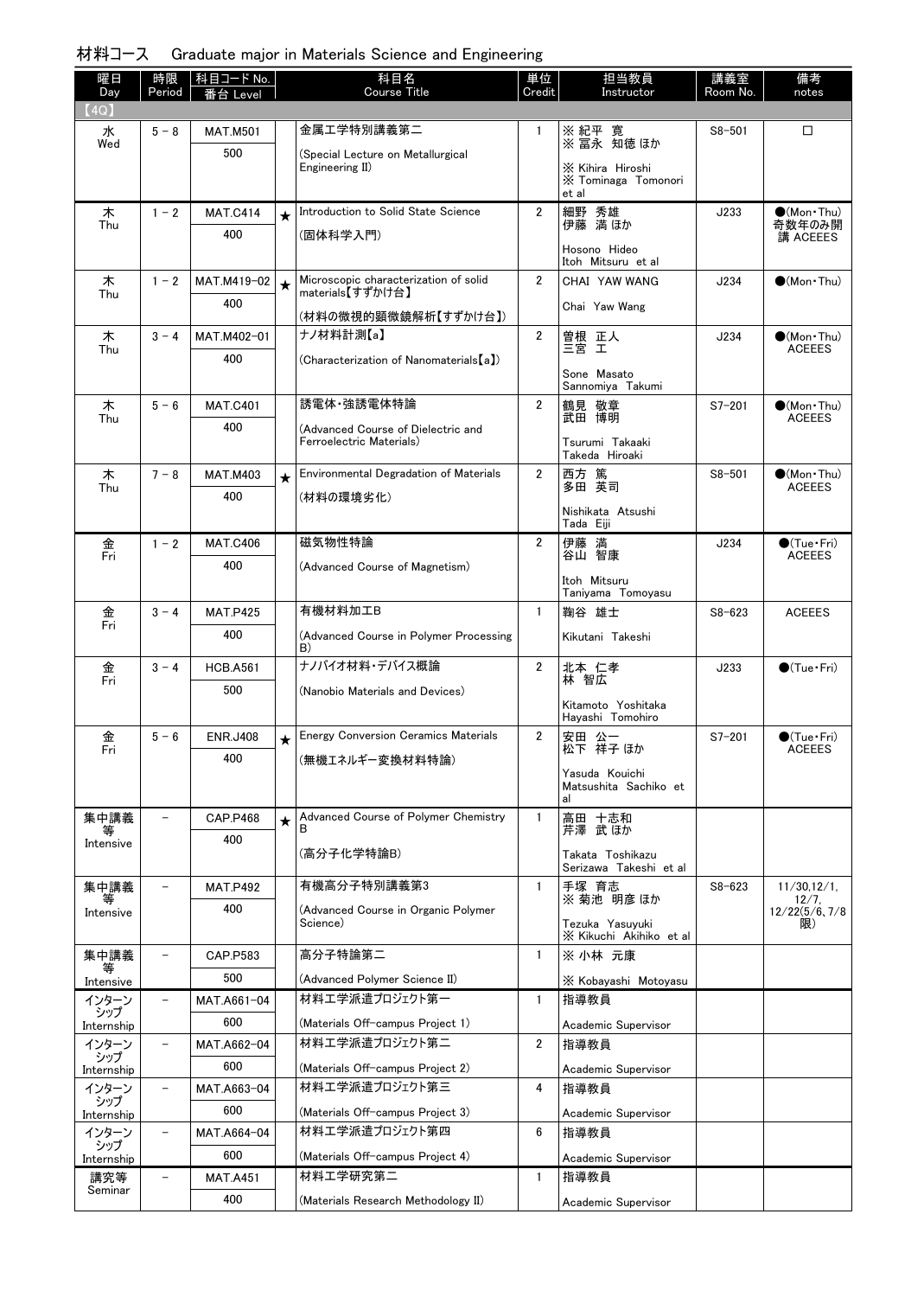## 材料コース Graduate major in Materials Science and Engineering

| 曜日<br>Day | 時限<br>Period | 科目コード No.<br>番台 Level | 科目名<br>Course Title                 | 単位<br>Credit | 担当教員<br>Instructor  | 講義室<br>Room No. | 備考<br>notes |
|-----------|--------------|-----------------------|-------------------------------------|--------------|---------------------|-----------------|-------------|
| [4Q]      |              |                       |                                     |              |                     |                 |             |
| 講究等       | -            | <b>MAT.A551</b>       | 材料工学研究第四                            |              | 指導教員                |                 |             |
| Seminar   |              | 500                   | (Materials Research Methodology IV) |              | Academic Supervisor |                 |             |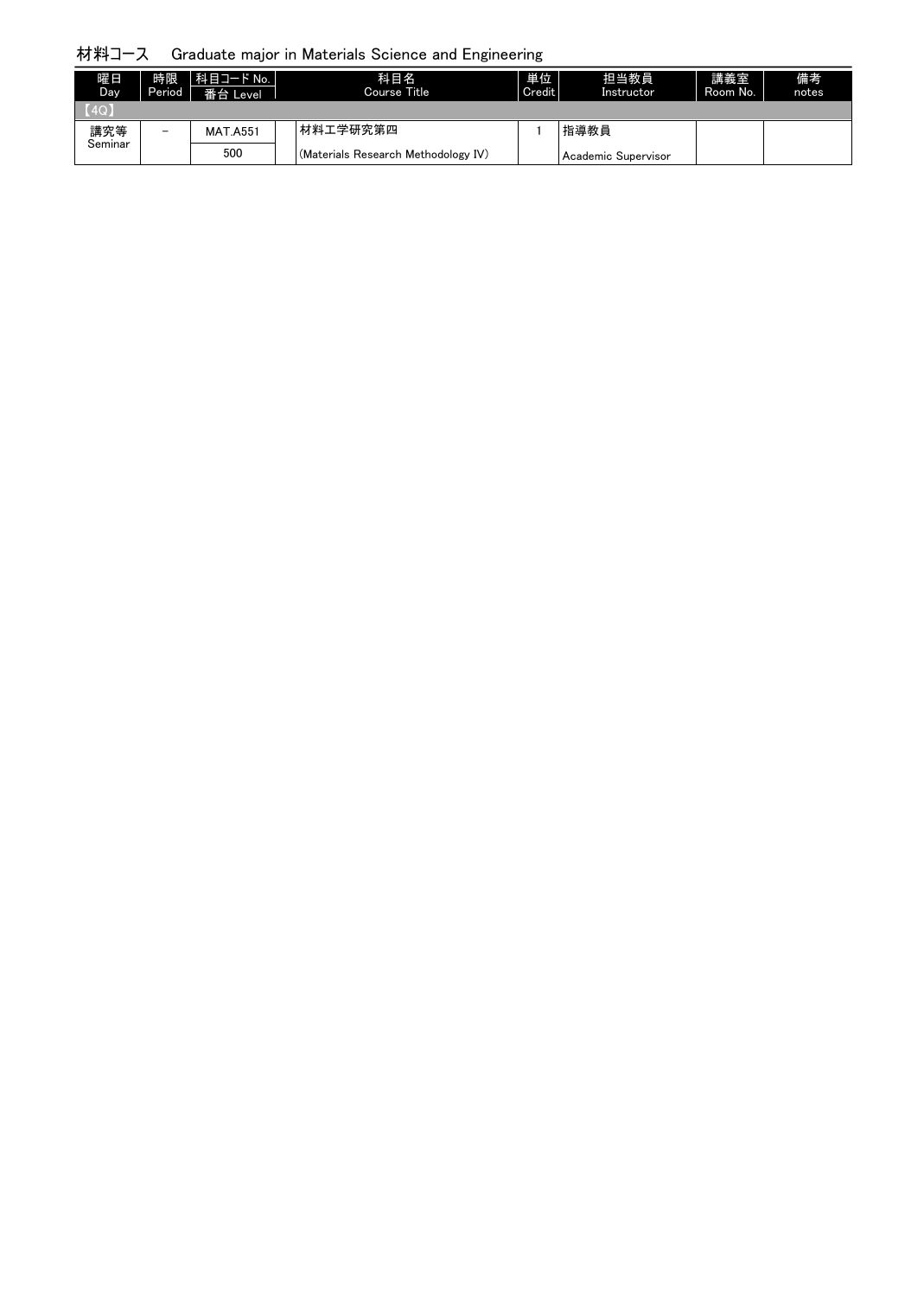| 曜日<br>Day          | 時限<br>Period             | │科目コード No.<br>番台 Level |         | 科目名<br><b>Course Title</b>                                      | 単位<br>Credit            | 担当教員<br>Instructor                    | 講義室<br>Room No. | 備考<br>notes    |
|--------------------|--------------------------|------------------------|---------|-----------------------------------------------------------------|-------------------------|---------------------------------------|-----------------|----------------|
| $(3 \sim 4Q)$      |                          |                        |         |                                                                 |                         |                                       |                 |                |
| 火                  | $7 - 8$                  | <b>ENR.H417</b>        | $\star$ | Organic Molecular and Macromolecular                            | $\overline{2}$          | 冨田 育義                                 | G113            | $O(3 \sim 4Q)$ |
| Tue                |                          | 400                    |         | Chemistry<br>(有機機能分子と高分子の設計)                                    |                         | Tomita Ikuyoshi                       |                 | <b>ACEEES</b>  |
| 木                  | $3 - 4$                  | CAP.I472               | $\star$ | Advanced Course of Catalytic Chemistry                          | $\overline{2}$          | 野村 淳子                                 | G113            | $O(3 \sim 4Q)$ |
| Thu                |                          | 400                    |         | (触媒化学特論)                                                        |                         | 本倉 健                                  |                 |                |
|                    |                          |                        |         |                                                                 |                         | Nomura Junko<br>Motokura Ken          |                 |                |
| 木                  | $7 - 8$                  | <b>ENR.H416</b>        | $\star$ | Advanced Electrochemistry                                       | $\overline{2}$          | 荒井 創                                  | J234            | $O(3 \sim 4Q)$ |
| Thu                |                          | 400                    |         | (先端電気化学)                                                        |                         | 北村 房男                                 |                 | <b>ACEEES</b>  |
|                    |                          |                        |         |                                                                 |                         | Arai Hajime<br>Kitamura Fusao         |                 |                |
| 金                  | $7 - 8$                  | CAP.I471               | $\star$ | <b>Coordination Chemistry</b>                                   | $\overline{2}$          | 福島 孝典                                 | G113            | $O(3 \sim 4Q)$ |
| Fri                |                          | 400                    |         | (配位化学)                                                          |                         | 小泉 武昭                                 |                 | <b>ACEEES</b>  |
|                    |                          |                        |         |                                                                 |                         | Fukushima Takanori<br>Koizumi Takeaki |                 |                |
| 集中講義               |                          | <b>CAP.E451</b>        |         | 応用化学研究第一                                                        | $\mathbf{1}$            | 指導教員                                  |                 | $O(3 \sim 4Q)$ |
| 等<br>Intensive     |                          | 400                    |         | (Research Methodology in Chemical<br>Science and Engineering I) |                         | Academic Supervisor                   |                 |                |
| 集中講義               | $\qquad \qquad -$        | CAP.E611-02            |         | 論文作成講座第一                                                        | $\mathbf{1}$            | 指導教員                                  |                 | $O(3 \sim 4Q)$ |
| 等<br>Intensive     |                          | 600                    |         | (Academic Writing Practice I)                                   |                         | Academic Supervisor                   |                 |                |
| 集中講義               | $\overline{\phantom{0}}$ | CAP.E612-02            |         | 論文作成講座第二                                                        | $\mathbf{1}$            | 指導教員                                  |                 | $O(3 \sim 4Q)$ |
| 等<br>Intensive     |                          | 600                    |         | (Academic Writing Practice II)                                  |                         | Academic Supervisor                   |                 |                |
| 講究等                |                          | <b>CAP.Z492</b>        |         | 応用化学講究F1                                                        | $\mathbf{1}$            | 指導教員                                  |                 | $O(3 \sim 4Q)$ |
| Seminar            |                          | 400                    |         | (Seminar in Chemical Science and<br>Engineering F1)             |                         | Academic Supervisor                   |                 |                |
| 講究等                |                          | <b>CAP.Z592</b>        |         | 応用化学講究F2                                                        | $\mathbf{1}$            | 指導教員                                  |                 | $O(3 \sim 4Q)$ |
| Seminar            |                          | 500                    |         | (Seminar in Chemical Science and<br>Engineering F2)             |                         | Academic Supervisor                   |                 |                |
| 講究等                |                          | CAP.Z692               |         | 応用化学講究F3                                                        | $\overline{\mathbf{2}}$ | 指導教員                                  |                 | $O(3 \sim 4Q)$ |
| Seminar            |                          | 600                    |         | (Seminar in Chemical Science and<br>Engineering F3)             |                         | Academic Supervisor                   |                 |                |
| 講究等                |                          | CAP.Z694               |         | 応用化学講究F4                                                        | $\overline{2}$          | 指導教員                                  |                 | $O(3 \sim 4Q)$ |
| Seminar            |                          | 600                    |         | (Seminar in Chemical Science and<br>Engineering F4)             |                         | Academic Supervisor                   |                 |                |
| 講究等                |                          | CAP.Z696               |         | 応用化学講究F5                                                        | $\overline{2}$          | 指導教員                                  |                 | $O(3 \sim 4Q)$ |
| Seminar            |                          | 600                    |         | (Seminar in Chemical Science and                                |                         | Academic Supervisor                   |                 |                |
| (3Q)               |                          |                        |         | Engineering F5)                                                 |                         |                                       |                 |                |
| 未定                 |                          | ENR.E601-03            |         | 実践プレゼンテーションA                                                    | 1                       | 指導教員                                  |                 |                |
| To be<br>announced |                          | 600                    |         | (Practical Presentation A)                                      |                         | Academic Supervisor                   |                 |                |
| 未定                 |                          | ENR.E602-03            |         | 実践プレゼンテーションB                                                    | $\mathbf{1}$            | 指導教員                                  |                 |                |
| To be<br>announced |                          | 600                    |         | (Practical Presentation B)                                      |                         | Academic Supervisor                   |                 |                |
| 未定                 | $\qquad \qquad -$        | ENR.E603-03            |         | 実践プレゼンテーションC                                                    | $\mathbf{1}$            | 指導教員                                  |                 |                |
| To be<br>announced |                          | 600                    |         | (Practical Presentation C)                                      |                         | Academic Supervisor                   |                 |                |
| 未定                 | -                        | ENR.E604-03            | $\star$ | International scientific presentation A                         | $\mathbf{1}$            | 指導教員                                  |                 |                |
| To be<br>announced |                          | 600                    |         | (国際学術ブレゼンテーションA)                                                |                         | Academic Supervisor                   |                 |                |
| 未定<br>To be        | $\overline{\phantom{0}}$ | ENR.E605-03            | $\star$ | International scientific presentation B                         | $\mathbf{1}$            | 指導教員                                  |                 |                |
| announced          |                          | 600                    |         | (国際学術プレゼンテーションB)                                                |                         | Academic Supervisor                   |                 |                |
| 未定<br>To be        |                          | ENR.E606-03            | $\star$ | International scientific presentation C                         | $\mathbf{1}$            | 指導教員                                  |                 |                |
| announced          |                          | 600                    |         | (国際学術プレゼンテーションC)                                                |                         | Academic Supervisor                   |                 |                |
| 未定<br>To be        | $\overline{a}$           | ENR.E609-03            |         | アカデミック ティーチング                                                   | $\mathbf{1}$            | 指導教員                                  |                 |                |
| announced          |                          | 600                    |         | (Academic teaching)                                             |                         | Academic Supervisor                   |                 |                |
| 月<br>Mon           | $1 - 2$                  | CAP.A463               |         | 錯体設計化学特論第一                                                      | $\mathbf{1}$            | 村橋 哲郎                                 | S422            |                |
|                    |                          | 400                    |         | (Advanced Molecular Design of Metal<br>Complexes I)             |                         | Murahashi Tetsuro                     |                 |                |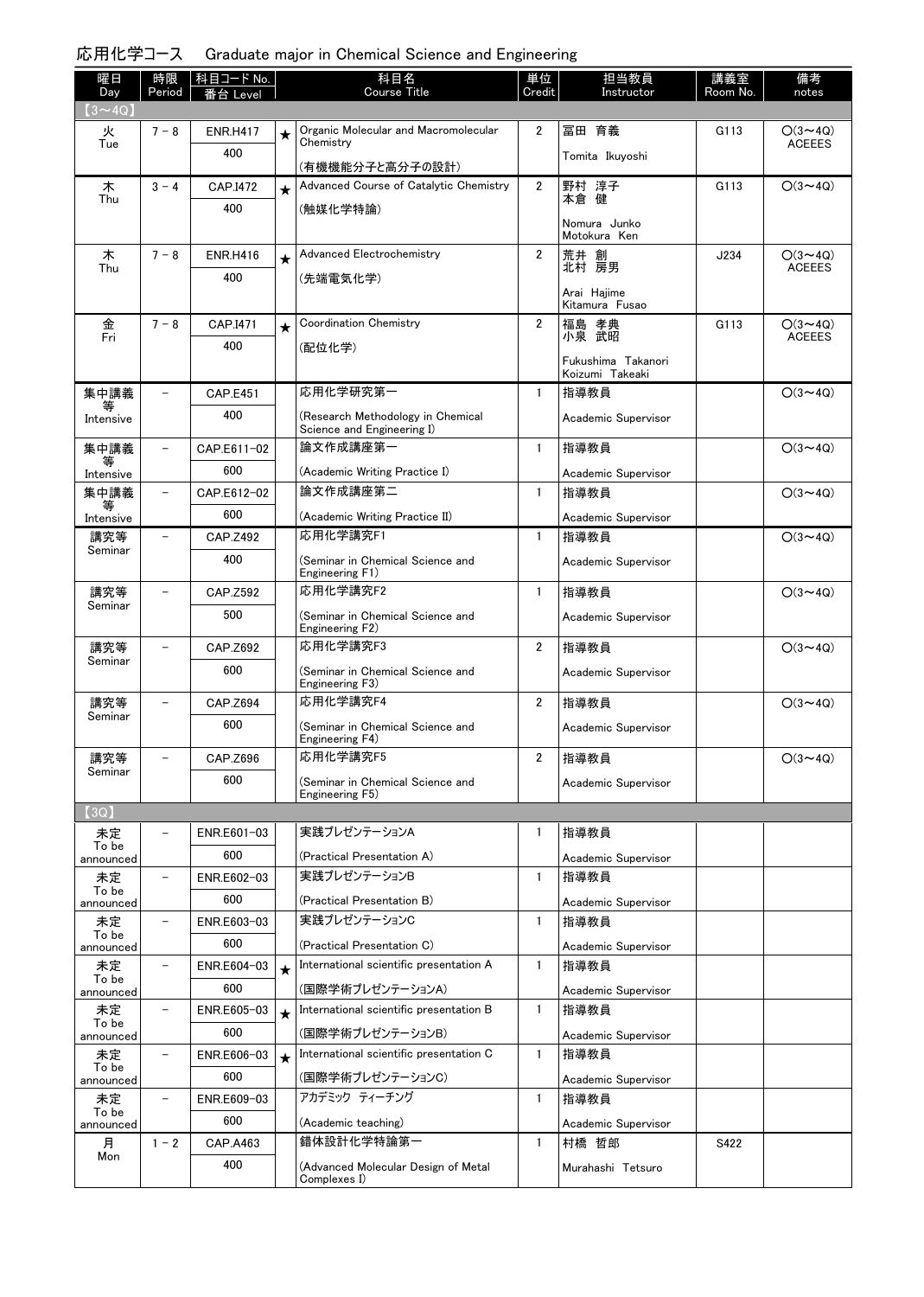| 曜日<br>Day | 時限<br>Period | │ 科目コード No.<br>を合 Level |         | 科目名<br><b>Course Title</b>                                                 | 単位<br>Credit   | 担当教員<br>Instructor                      | 講義室<br>Room No. | 備考<br>notes                          |     |
|-----------|--------------|-------------------------|---------|----------------------------------------------------------------------------|----------------|-----------------------------------------|-----------------|--------------------------------------|-----|
| (3Q)      |              |                         |         |                                                                            |                |                                         |                 |                                      |     |
| 月<br>Mon  | $1 - 2$      | CAP.C431                | $\star$ | Chemical Engineering for Advanced<br>Materials and Chemicals Processing II | $\mathbf{1}$   | 伊東 章<br>関口 秀俊 ほか                        | S423            | <b>ACEEES</b>                        |     |
|           |              | 400                     |         | (化学エ学要論第二)                                                                 |                | Ito Akira                               |                 |                                      |     |
|           |              |                         |         |                                                                            |                | Sekiguchi Hidetoshi et                  |                 |                                      |     |
| 月         | $1 - 2$      | <b>ENR.H412</b>         |         | 有機電気化学特論                                                                   | $\mathbf{1}$   | 冨田 育義                                   | G113            | <b>ACEEES</b>                        |     |
| Mon       |              | 400                     |         | (Advanced Organic Electrochemistry)                                        |                | 稲木 信介                                   |                 |                                      |     |
|           |              |                         |         |                                                                            |                | Tomita Ikuyoshi<br>Inagi Shinsuke       |                 |                                      |     |
| 月         | $3 - 4$      | CAP.T431-02             |         | 有機金属触媒化学特論第一【B】                                                            | $\mathbf{1}$   | 小坂田 耕太郎                                 | G114            | <b>ACEEES</b>                        |     |
| Mon       |              | 400                     |         | (Advanced Organometallic Chemistry and                                     |                | 竹内 大介                                   |                 |                                      |     |
|           |              |                         |         | Catalysis I(B)                                                             |                | Osakada Kohtaro<br>Takeuchi Daisuke     |                 |                                      |     |
| 月         | $3 - 4$      | <b>CAP.C532</b>         | $\star$ | Advanced Specific Environmental<br>Process                                 | $\overline{2}$ | 森 伸介<br>下山 裕介                           | S423            | $\bullet$ (Mon Thu)<br><b>ACEEES</b> |     |
| Mon       |              | 500                     |         | (特殊場プロセス特論)                                                                |                |                                         |                 |                                      |     |
|           |              |                         |         |                                                                            |                | Mori Shinsuke<br>Shimoyama Yusuke       |                 |                                      |     |
| 月<br>Mon  | $3 - 4$      | CAP.P511                |         | 高分子反応特論                                                                    | $\mathbf{1}$   | 大塚 英幸                                   | S611            | <b>ACEEES</b>                        |     |
|           |              | 500                     |         | (Advanced Polymer Reactions)                                               |                | Otsuka Hideyuki                         |                 |                                      |     |
| 月<br>Mon  | $5 - 6$      | <b>MAT.P403</b>         | $\star$ | Soft Materials Physics                                                     | $\mathbf{1}$   | VACHA MARTIN                            | $S8 - 623$      | <b>ACEEES</b>                        |     |
|           |              | 400                     |         | (ソフトマテリアル物理)                                                               |                | Vacha Martin                            |                 |                                      |     |
| 月<br>Mon  | $5 - 6$      | CAP.T531-02             |         | 触媒反応特論第一【B】                                                                | $\mathbf{1}$   | 馬場 俊秀<br>野村 淳子 ほか                       | G114            | <b>ACEEES</b>                        |     |
|           |              | 500                     |         | (Advanced Catalytic Reactions I(B))                                        |                | Baba Toshihide                          |                 |                                      |     |
|           |              |                         |         | ソフトマテリアル機能                                                                 |                | Nomura Junko et al                      |                 |                                      |     |
| 月<br>Mon  | $7 - 8$      | <b>MAT.P414</b><br>400  |         |                                                                            | $\mathbf{1}$   | 道信 剛志                                   | $S8 - 623$      | <b>ACEEES</b>                        |     |
| 丹         | $7 - 8$      | <b>GAP.1547</b>         |         | (Soft Materials Function)<br><b>Advanced Process Dynamics and Control</b>  | $+$            | Michinobu Tsuyoshi<br>関 宏也              | <del>G112</del> | <b>AGEEES</b>                        |     |
| Mon       |              | 500                     | ✦       | (プロセス制御特論)                                                                 |                | Seki Hiroya                             |                 |                                      | ▸休講 |
| 火         | $1 - 2$      | <b>LST.A407</b>         |         | Science of Metabolism                                                      | $\overline{2}$ | 久堀 徹                                    | J221, W831      | $\bigcirc$ (Tue•Fri)                 |     |
| Tue       |              | 400                     |         | (生物代謝科学)                                                                   |                | 平沢 敬ほか                                  |                 |                                      |     |
|           |              |                         |         |                                                                            |                | Hisabori Toru<br>Hirasawa Takashi et al |                 |                                      |     |
| 火         | $1 - 2$      | CAP.T531-01             |         | 触媒反応特論第一【A】                                                                | $\mathbf{1}$   | 岡本 昌樹                                   | S422            | <b>ACEEES</b>                        |     |
| Tue       |              | 500                     |         | (Advanced Catalytic Reactions I[A])                                        |                | Okamoto Masaki                          |                 |                                      |     |
| 火         | $3 - 4$      | CAP.C531                | $\star$ | Advanced Chemical Equipment Design                                         | $\overline{2}$ | 久保内 昌敏                                  | S224            | $\bullet$ (Tue · Fri)                |     |
| Tue       |              | 500                     |         | (化学装置設計特論)                                                                 |                | Kubouchi Masatoshi                      |                 | <b>ACEEES</b>                        |     |
| 火<br>Tue  | $5 - 6$      | <b>MAT.P465</b>         |         | Advanced Course in Physical Properties<br>of Organic Materials A           | $\mathbf{1}$   | 鞠谷 雄士<br>森川 淳子 ほか                       | $S8 - 623$      |                                      |     |
|           |              | 400                     |         | (有機材料物性特論A)                                                                |                | Kikutani Takeshi                        |                 |                                      |     |
|           |              |                         |         |                                                                            |                | Morikawa Junko et al                    |                 |                                      |     |
| 火<br>Tue  | $5 - 6$      | CAP.I539                |         | 先進高分子材料特論第一                                                                | $\mathbf{1}$   | 山元 公寿<br>今岡 享稔                          | J231            | <b>ACEEES</b>                        |     |
|           |              | 500                     |         | (Advanced Course in Macromolecular<br>Materials I)                         |                | Yamamoto Kimihisa                       |                 |                                      |     |
|           |              |                         |         |                                                                            |                | Imaoka Takane                           |                 |                                      |     |
| 火<br>Tue  | $7 - 8$      | <b>MAT.P423</b>         |         | 有機複合材料                                                                     | $\mathbf{1}$   | 塩谷 正俊                                   | $S8 - 623$      | <b>ACEEES</b>                        |     |
|           |              | 400                     |         | (Advanced Course in Composite<br>Materials)                                |                | Shioya Masatoshi                        |                 |                                      |     |
| 水<br>Wed  | $1 - 2$      | CAP.T431-01             |         | 有機金属触媒化学特論第一【A】                                                            | $\mathbf{1}$   | 田中 健                                    | S423            | <b>ACEEES</b>                        |     |
|           |              | 400                     |         | (Advanced Organometallic Chemistry and<br>Catalysis I(A)                   |                | Tanaka Ken                              |                 |                                      |     |
| 水         | $3 - 4$      | <b>CAP.C432</b>         |         | 化工物性解析                                                                     | $\overline{2}$ | 下山 裕介                                   | S611            | $\bullet$ (Wed Fri)                  |     |
| Wed       |              | 400                     |         | (Physico-Chemical Property Analysis in                                     |                | 谷口 泉                                    |                 | <b>ACEEES</b>                        |     |
|           |              |                         |         | Chemical Engineering)                                                      |                | Shimoyama Yusuke<br>Taniguchi Izumi     |                 |                                      |     |
| 木         | $1 - 2$      | CAP.A423                |         | 有機合成化学特論第一                                                                 | $\mathbf{1}$   | 伊藤 繁和                                   | S423            | <b>ACEEES</b>                        |     |
| Thu       |              | 400                     |         | (Advanced Organic Synthesis I)                                             |                | Ito Shigekazu                           |                 |                                      |     |
| 木<br>Thu  | $1 - 2$      | <b>CAP.E421</b>         |         | データ解析特論                                                                    | $\mathbf{1}$   | ※ 是津 耕司<br>笠井 康子 ほか                     | G115            | <b>ACEEES</b>                        |     |
|           |              | 400                     |         | (Advanced Data Analysis)                                                   |                |                                         |                 |                                      |     |
|           |              |                         |         |                                                                            |                | X Zettsu Koji<br>Kasai Yasko et al      |                 |                                      |     |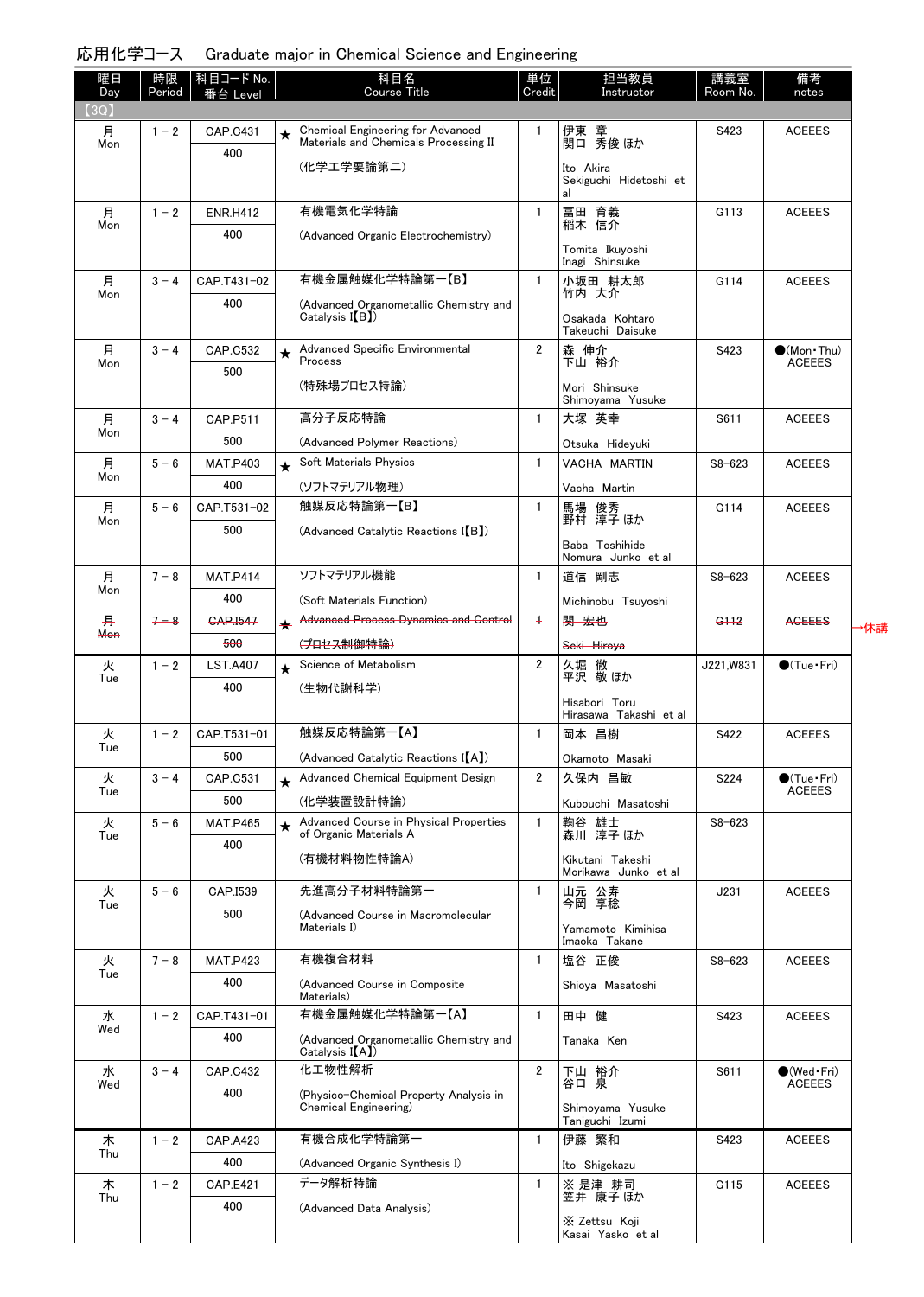| 曜日<br>Day | 時限<br>Period | │科目コード No. │<br>番台 Level |         | 科目名<br><b>Course Title</b>                                                          | 単位<br>Credit   | 担当教員<br>Instructor                    | 講義室<br>Room No.    | 備考<br>notes                                  |
|-----------|--------------|--------------------------|---------|-------------------------------------------------------------------------------------|----------------|---------------------------------------|--------------------|----------------------------------------------|
| (3Q)      |              |                          |         |                                                                                     |                |                                       |                    |                                              |
| 木<br>Thu  | $1 - 2$      | <b>CAP.P431</b>          |         | 高分子科学要論第一                                                                           | $\mathbf{1}$   | 石曽根 隆<br>大塚 英幸 ほか                     | S622               |                                              |
|           |              | 400                      |         | (Elements of Polymer Science I)                                                     |                | Ishizone Takashi                      |                    |                                              |
|           |              |                          |         |                                                                                     |                | Otsuka Hideyuki et al                 |                    |                                              |
| 木<br>Thu  | $3 - 4$      | CAP.I417                 |         | 化学工学概論(単位操作)                                                                        | $\mathbf{1}$   | 関 宏也<br>脇 慶子                          | G112               | <b>ACEEES</b>                                |
|           |              | 400                      |         | (Introduction to Chemical Engineering<br>(Unit Operation))                          |                | Seki Hiroya<br>Waki Keiko             |                    |                                              |
| 木<br>Thu  | $3 - 4$      | CAP.C532                 | $\star$ | Advanced Specific Environmental<br>Process                                          | $\overline{2}$ | 森 伸介<br>下山 裕介                         | S423               | $(Mon$ Thu)<br><b>ACEEES</b>                 |
|           |              | 500                      |         | (特殊場プロセス特論)                                                                         |                | Mori Shinsuke                         |                    |                                              |
|           |              |                          |         |                                                                                     |                | Shimoyama Yusuke                      |                    |                                              |
| 木<br>Thu  | $5 - 6$      | CAP.T403-01              |         | 高分子化学概論第二【A】                                                                        | $\mathbf{1}$   | 芹澤 武                                  | S423               | <b>ACEEES</b>                                |
|           |              | 400                      |         | (Introduction to Polymer Chemistry II[A])                                           |                | Serizawa Takeshi                      |                    |                                              |
| 木<br>Thu  | $5 - 6$      | CAP.T403-02              |         | 高分子化学概論第二【B】                                                                        | $\mathbf{1}$   | 山元 公寿                                 | G112               | <b>ACEEES</b>                                |
|           |              | 400                      |         | (Introduction to Polymer Chemistry II(B))                                           |                | Yamamoto Kimihisa                     |                    |                                              |
| 木<br>Thu  | $7 - 8$      | CAP.I423                 |         | 有機材料化学特論                                                                            | $\mathbf{1}$   | 福島 孝典<br>小泉 武昭                        | G <sub>112</sub>   | <b>ACEEES</b>                                |
|           |              | 400                      |         | (Advanced Organic Materials Chemistry)                                              |                | Fukushima Takanori<br>Koizumi Takeaki | $\rightarrow$ J233 |                                              |
| 金<br>Fri  | $1 - 2$      | CAP.T404-01              |         | 高分子物理概論第二【A】                                                                        | $\mathbf{1}$   | 古屋 秀峰                                 | S <sub>224</sub>   | <b>ACEEES</b>                                |
|           |              | 400                      |         | (Introduction to Polymer Physics II[A])                                             |                | Furuya Hidemine                       |                    |                                              |
| 金<br>Fri  | $1 - 2$      | CAP.T404-02              |         | 高分子物理概論第二【B】                                                                        | $\mathbf{1}$   | 宍戸 厚<br>長井 圭治                         | G114               | <b>ACEEES</b>                                |
|           |              | 400                      |         | (Introduction to Polymer Physics II(B))                                             |                | Shishido Atsushi<br>Nagai Keiji       |                    |                                              |
| 金         | $1 - 2$      | <b>ENR.H407</b>          |         | エネルギー・環境問題を指向する固体化学                                                                 | $\mathbf{1}$   | 和田 雄二                                 | S611               | <b>ACEEES</b>                                |
| Fri       |              | 400                      |         | 特論第一                                                                                |                | 鈴木 榮一                                 |                    |                                              |
|           |              |                          |         | (Advanced Solid State Chemistry<br>Oriented for Energy and Environment<br>Issues I) |                | Wada Yuji<br>Suzuki Eiichi            |                    |                                              |
| 金<br>Fri  | $1 - 2$      | <b>LST.A407</b>          | $\star$ | Science of Metabolism                                                               | $\overline{2}$ | 久堀 徹<br>平沢 敬ほか                        | J221, W831         | $\bigcirc$ (Tue · Fri)                       |
|           |              | 400                      |         | (生物代謝科学)                                                                            |                | Hisabori Toru                         |                    |                                              |
|           |              |                          |         |                                                                                     |                | Hirasawa Takashi et al                |                    |                                              |
| 金<br>Fri  | $3 - 4$      | <b>CAP.C432</b>          |         | 化工物性解析                                                                              | 2              | 下山 裕介<br>谷口 泉                         | S611               | $\bullet$ (Wed $\cdot$ Fri)<br><b>ACEEES</b> |
|           |              | 400                      |         | (Physico-Chemical Property Analysis in<br>Chemical Engineering)                     |                | Shimoyama Yusuke<br>Taniguchi Izumi   |                    |                                              |
| 金         | $3 - 4$      | CAP.I434                 | $\star$ | Advanced Nano-Materials Chemistry I                                                 | $\mathbf{1}$   | 原 正彦                                  | G113               | <b>ACEEES</b>                                |
| Fri       |              | 400                      |         | (ナノ機能化学特論第一)                                                                        |                | 野村 淳子                                 |                    |                                              |
|           |              |                          |         |                                                                                     |                | Hara Masahiko<br>Nomura Junko         |                    |                                              |
| 金<br>Fri  | $3 - 4$      | <b>CAP.P432</b>          |         | 高分子科学要論第二                                                                           | $\mathbf{1}$   | 安藤 慎治<br>野島 修一 ほか                     | S621               |                                              |
|           |              | 400                      |         | (Elements of Polymer Science II)                                                    |                | Ando Shinji<br>Nojima Shuichi et al   |                    |                                              |
| 金         | $3 - 4$      | <b>MAT.P424</b>          |         | 有機材料加工A                                                                             | $\mathbf{1}$   | 鞠谷 雄士                                 | $S8 - 623$         | <b>ACEEES</b>                                |
| Fri       |              | 400                      |         | (Advanced Course in Polymer Processing                                              |                | Kikutani Takeshi                      |                    |                                              |
|           |              |                          |         | A)<br>Advanced Molecular Design for Organic                                         |                |                                       |                    |                                              |
| 金<br>Fri  | $3 - 4$      | <b>CAP.A521</b><br>500   | $\star$ | Synthesis I                                                                         | $\mathbf{1}$   | 田中 浩士                                 | H113               | <b>ACEEES</b>                                |
|           |              |                          |         | (有機分子設計特論第一)                                                                        |                | Tanaka Hiroshi                        |                    |                                              |
| 金<br>Fri  | $3 - 4$      | CAP.C531                 | $\star$ | Advanced Chemical Equipment Design                                                  | $\overline{2}$ | 久保内 昌敏                                | S224               | $\bullet$ (Tue · Fri)<br><b>ACEEES</b>       |
|           |              | 500                      |         | (化学装置設計特論)                                                                          |                | Kubouchi Masatoshi                    |                    |                                              |
| 金<br>Fri  | $5 - 6$      | <b>CAP.A402</b>          |         | 応用化学概論第二A                                                                           | $\mathbf{1}$   | 田中 健<br>村橋 哲郎 ほか                      | H115               |                                              |
|           |              | 400                      |         | (Scope of Chemical Science and<br>Engineering IIA)                                  |                | Tanaka Ken                            |                    |                                              |
|           |              |                          |         |                                                                                     |                | Murahashi Tetsuro et al               |                    |                                              |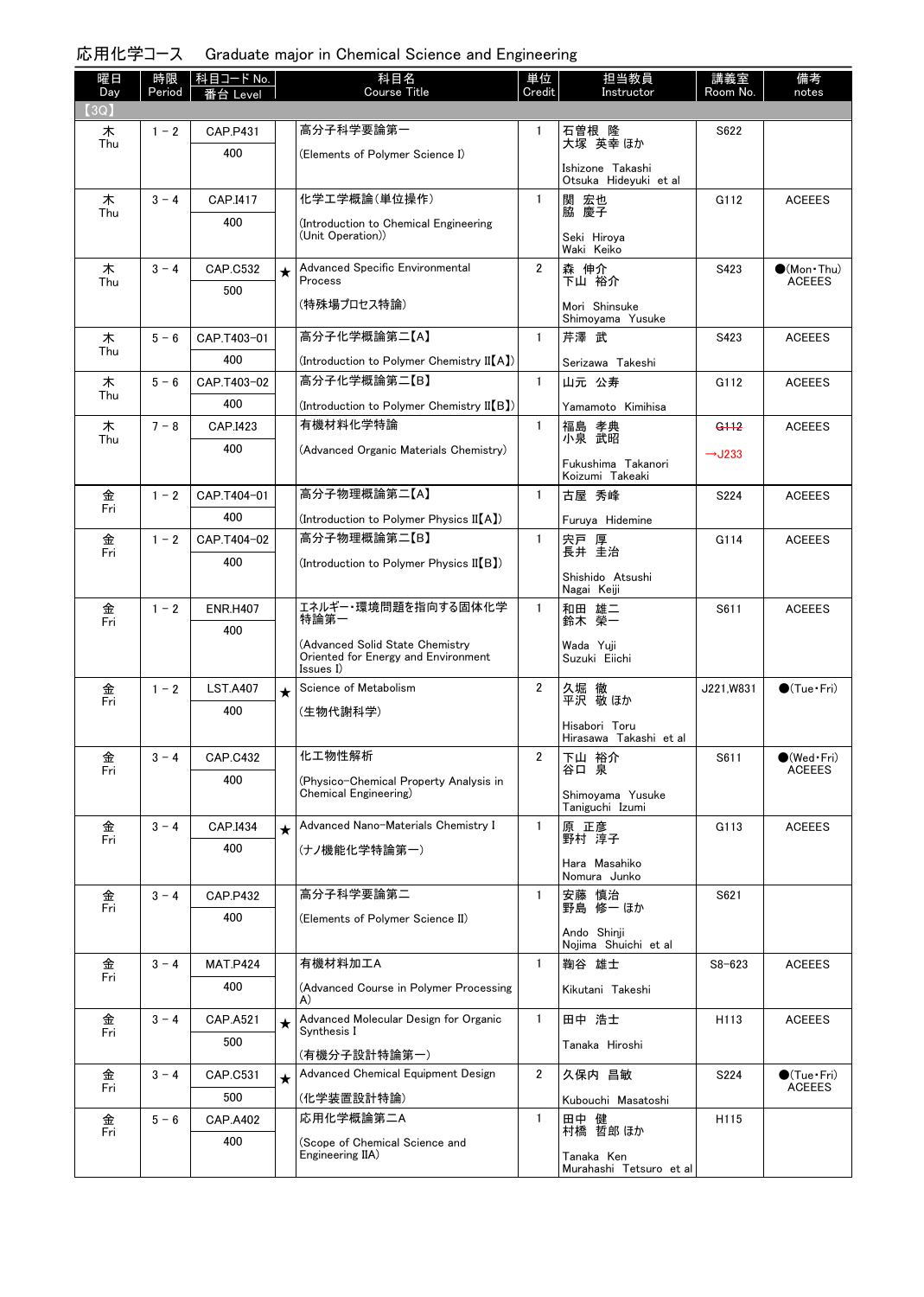| 曜日                 | 時限                       | コード No.         |         | 科目名                                                             | 単位             | 担当教員                                   | 講義室        | 備考                                     |
|--------------------|--------------------------|-----------------|---------|-----------------------------------------------------------------|----------------|----------------------------------------|------------|----------------------------------------|
| Day<br>(3Q)        | Period                   |                 |         | <b>Course Title</b>                                             | Credit         | Instructor                             | Room No.   | notes                                  |
| 金                  | $5 - 6$                  | CAP.I402        |         | 応用化学概論第二B                                                       | 1              |                                        | G114       |                                        |
| Fri                |                          | 400             |         | (Scope of Chemical Science and                                  |                | 今岡 享稔<br>福島 孝典 ほか                      |            |                                        |
|                    |                          |                 |         | Engineering IIB)                                                |                | Imaoka Takane<br>Fukushima Takanori et |            |                                        |
|                    |                          |                 |         |                                                                 |                | al                                     |            |                                        |
| 金<br>Fri           | $5 - 6$                  | <b>MAT.P422</b> |         | 有機材料科学設計                                                        | $\mathbf{1}$   | 扇澤 敏明                                  | $S8 - 623$ | <b>ACEEES</b>                          |
|                    |                          | 400             |         | (Organic Materials Design)                                      |                | Ougizawa Toshiaki                      |            |                                        |
| 集中講義               | $\overline{\phantom{0}}$ | <b>CAP.P467</b> | $\star$ | Advanced Course of Polymer Chemistry                            | $\mathbf{1}$   | 高田 十志和<br>芹澤 武 ほか                      |            |                                        |
| Intensive          |                          | 400             |         | (高分子化学特論A)                                                      |                | Takata Toshikazu                       |            |                                        |
|                    |                          |                 |         |                                                                 |                | Serizawa Takeshi et al                 |            |                                        |
| インターン<br>シップ       |                          | CAP.E411-03     |         | 応用化学Advanced Internship第一                                       | $\mathbf{1}$   | 各教員                                    |            |                                        |
| Internship         |                          | 400             |         | (Advanced Internship in Chemical<br>Science and Engineering I)  |                | Academic Supervisor                    |            |                                        |
| インターン              |                          | CAP.E412-03     |         | 応用化学Advanced Internship第二                                       | $\overline{2}$ | 各教員                                    |            |                                        |
| シップ<br>Internship  |                          | 400             |         | (Advanced Internship in Chemical<br>Science and Engineering II) |                | Academic Supervisor                    |            |                                        |
| インターン              |                          | CAP.E631-03     |         | 応用化学派遣プロジェクト第一                                                  | $\mathbf{1}$   | 各教員                                    |            |                                        |
| シップ<br>Internship  |                          | 600             |         | (Chemical Science and Engineering Off-                          |                | Academic Supervisor                    |            |                                        |
|                    |                          | CAP.E632-03     |         | Campus Project I)<br>応用化学派遣プロジェクト第二                             | $\overline{2}$ | 各教員                                    |            |                                        |
| インターン<br>シップ       |                          | 600             |         |                                                                 |                |                                        |            |                                        |
| Internship         |                          |                 |         | (Chemical Science and Engineering Off-<br>Campus Project II)    |                | Academic Supervisor                    |            |                                        |
| インターン<br>シップ       |                          | CAP.E633-03     |         | 応用化学派遣プロジェクト第三                                                  | 4              | 各教員                                    |            |                                        |
| Internship         |                          | 600             |         | (Chemical Science and Engineering Off-<br>Campus Project III)   |                | Academic Supervisor                    |            |                                        |
| インターン              |                          | CAP.E634-03     |         | 応用化学派遣プロジェクト第四                                                  | 6              | 各教員                                    |            |                                        |
| シップ<br>Internship  |                          | 600             |         | (Chemical Science and Engineering Off-                          |                | Academic Supervisor                    |            |                                        |
| インターン              |                          | ENR.E612-03     | $\star$ | Campus Project IV)<br>International energy project              | $\overline{2}$ | 指導教員                                   |            |                                        |
| シップ                |                          | 600             |         | (エネルギー国際派遣プロジェクト)                                               |                | Academic Supervisor                    |            |                                        |
| Internship<br>(4Q) |                          |                 |         |                                                                 |                |                                        |            |                                        |
| 未定                 |                          | ENR.E601-04     |         | 実践プレゼンテーションA                                                    | 1              | 指導教員                                   |            |                                        |
| To be<br>announced |                          | 600             |         | (Practical Presentation A)                                      |                | Academic Supervisor                    |            |                                        |
| 未定                 | $\overline{a}$           | ENR.E602-04     |         | 実践プレゼンテーションB                                                    | 1              | 指導教員                                   |            |                                        |
| To be<br>announced |                          | 600             |         | (Practical Presentation B)                                      |                | Academic Supervisor                    |            |                                        |
| 未定                 | -                        | ENR.E603-04     |         | 実践プレゼンテーションC                                                    | $\mathbf{1}$   | 指導教員                                   |            |                                        |
| To be<br>announced |                          | 600             |         | (Practical Presentation C)                                      |                | Academic Supervisor                    |            |                                        |
| 未定                 |                          | ENR.E604-04     | $\star$ | International scientific presentation A                         | $\mathbf{1}$   | 指導教員                                   |            |                                        |
| To be<br>announced |                          | 600             |         | (国際学術プレゼンテーションA)                                                |                | Academic Supervisor                    |            |                                        |
| 未定                 |                          | ENR.E605-04     | $\star$ | International scientific presentation B                         | $\mathbf{1}$   | 指導教員                                   |            |                                        |
| To be<br>announced |                          | 600             |         | (国際学術プレゼンテーションB)                                                |                | Academic Supervisor                    |            |                                        |
| 未定                 | $\overline{\phantom{0}}$ | ENR.E606-04     | $\star$ | International scientific presentation C                         | $\mathbf{1}$   | 指導教員                                   |            |                                        |
| To be<br>announced |                          | 600             |         | (国際学術プレゼンテーションC)                                                |                | Academic Supervisor                    |            |                                        |
| 未定<br>To be        | $\qquad \qquad$          | <b>ENR.E607</b> |         | エネルギー学理実践研究A                                                    | $\mathbf{1}$   | コース主任                                  |            |                                        |
| announced          |                          | 600             |         | (Practical research in energy science A)                        |                | Head                                   |            |                                        |
| 未定<br>To be        | -                        | <b>ENR.E608</b> |         | エネルギー学理実践研究B                                                    | $\mathbf{1}$   | コース主任                                  |            |                                        |
| announced          |                          | 600             |         | (Practical research in energy science B)                        |                | Head                                   |            |                                        |
| 未定<br>To be        | -                        | ENR.E609-04     |         | アカデミック ティーチング                                                   | 1              | 指導教員                                   |            |                                        |
| announced          |                          | 600             |         | (Academic teaching)                                             |                | Academic Supervisor                    |            |                                        |
| 月<br>Mon           | $1 - 2$                  | <b>CAP.A464</b> |         | 錯体設計化学特論第二                                                      | $\mathbf{1}$   | 村橋 哲郎                                  | S422       |                                        |
|                    |                          | 400             |         | (Advanced Molecular Design of Metal<br>Complexes II)            |                | Murahashi Tetsuro                      |            |                                        |
| 月<br>Mon           | $1 - 2$                  | <b>CAP.C442</b> | $\star$ | <b>Advanced Separation Operation</b>                            | 2              | 伊東 章                                   | S421       | $\bullet$ (Mon · Thu)<br><b>ACEEES</b> |
|                    |                          | 400             |         | (分離操作特論)                                                        |                | Ito Akira                              |            |                                        |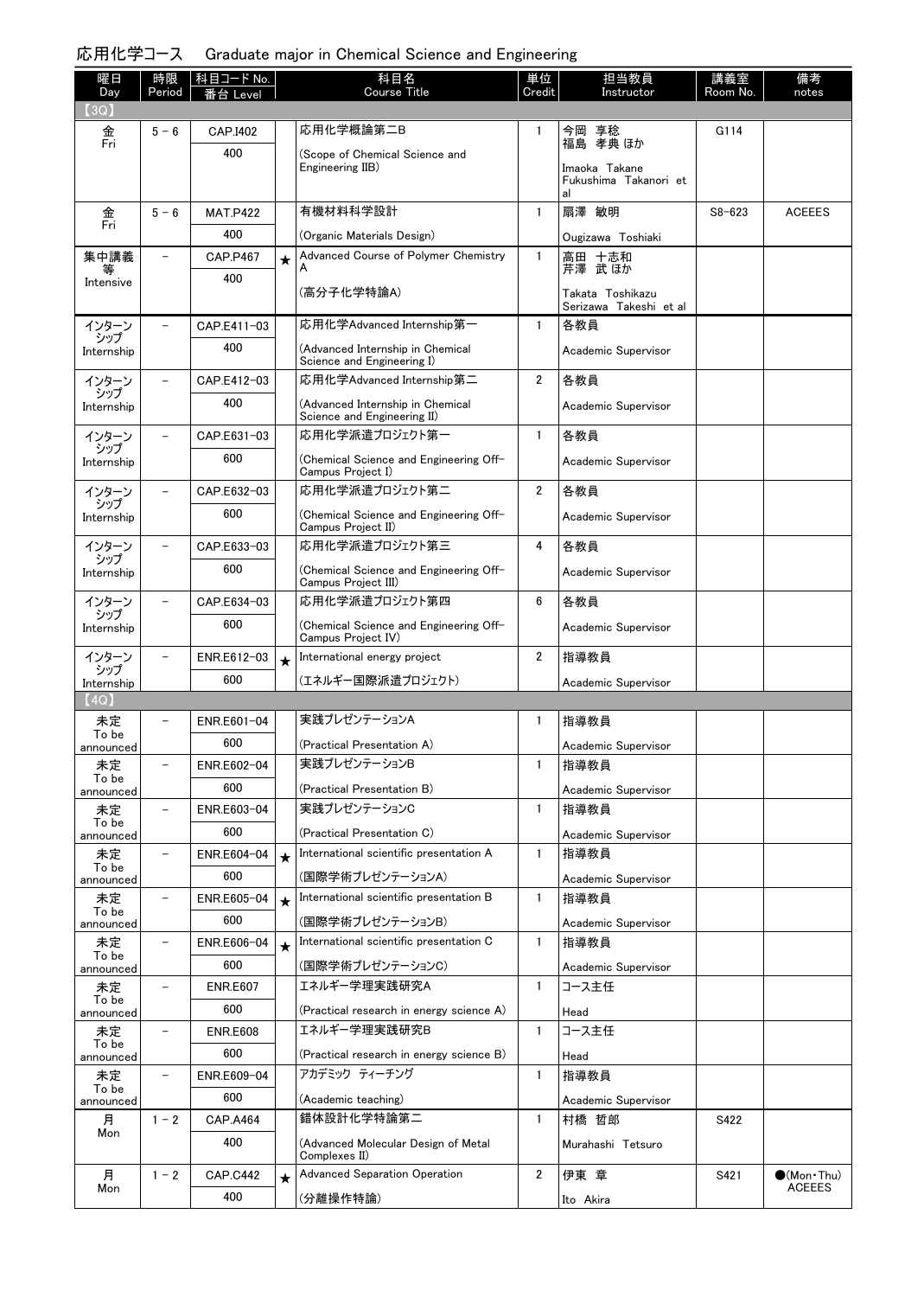| 曜日          | 時限      | 科目コード No.       |            | 科目名                                                              | 単位             | 担当教員                                               | 講義室                           | 備考                                           |     |
|-------------|---------|-----------------|------------|------------------------------------------------------------------|----------------|----------------------------------------------------|-------------------------------|----------------------------------------------|-----|
| Day<br>(4Q) | Period  | Level           |            | <b>Course Title</b>                                              | Credit         | Instructor                                         | Room No.                      | notes                                        |     |
| 月           | $1 - 2$ | <b>ENR.H409</b> |            | 有機エレクトロニクス特論                                                     | 1              | 和田 裕之<br>稲木 信介                                     | G113                          | <b>ACEEES</b>                                |     |
| Mon         |         | 400             |            | (Topics in Organic Electronics)                                  |                |                                                    |                               |                                              |     |
|             |         |                 |            |                                                                  |                | Wada Hiroyuki<br>Inagi Shinsuke                    |                               |                                              |     |
| 月           | $3 - 4$ | CAP.T432-02     |            | 有機金属触媒化学特論第二【B】                                                  | $\mathbf{1}$   | 穐田 宗隆                                              | G114                          | <b>ACEEES</b>                                |     |
| Mon         |         | 400             |            | (Advanced Organometallic Chemistry and                           |                | 竹内 大介                                              |                               |                                              |     |
|             |         |                 |            | Catalysis $II(B)$                                                |                | Akita Munetaka<br>Takeuchi Daisuke                 |                               |                                              |     |
| 井           | $3 - 4$ | <b>GAP.E433</b> |            | Advanced Statistical Analysis I                                  | $\ddagger$     | 久保内 昌敏                                             | S <sub>422</sub>              |                                              | →休講 |
| <b>Mon</b>  |         | 400             |            | (統計解析特論第一)                                                       |                | <del>Kubouchi Masatoshi</del>                      |                               |                                              |     |
| 月           | $5 - 6$ | <b>CAP.P424</b> |            | 高分子構造特論第二                                                        | $\mathbf{1}$   | 川内進                                                | 南4号館                          | <b>ACEEES</b>                                |     |
| Mon         |         | 400             |            | (Advanced Polymer Structures II)                                 |                | Kawauchi Susumu                                    | 情報ネット<br>ワーク演習<br>室 第2演<br>習室 |                                              |     |
| 月           | $5 - 6$ | <b>MAT.P404</b> | $\bigstar$ | Soft Materials Functional Physics                                | $\mathbf{1}$   | 早水 裕平                                              | $S8 - 623$                    | <b>ACEEES</b>                                |     |
| Mon         |         | 400             |            | (ソフトマテリアル機能物理)                                                   |                | Hayamizu Yuhei                                     |                               |                                              |     |
| 月           | $5 - 6$ | CAP.T532-02     |            | 触媒反応特論第二【B】                                                      | $\mathbf{1}$   | 馬場 俊秀<br>野村 淳子 ほか                                  | G114                          | <b>ACEEES</b>                                |     |
| Mon         |         | 500             |            | (Advanced Catalytic Reactions II[B])                             |                |                                                    |                               |                                              |     |
|             |         |                 |            |                                                                  |                | Baba Toshihide<br>Nomura Junko et al               |                               |                                              |     |
| 月           | $7 - 8$ | <b>ENR.H411</b> |            | 電気化学デバイス特論                                                       | $\mathbf{1}$   | 菅野 了次<br>北村 房男 ほか                                  | G113                          | <b>ACEEES</b>                                |     |
| Mon         |         | 400             |            | (Topics in Applied Electrochemistry)                             |                |                                                    |                               |                                              |     |
|             |         |                 |            |                                                                  |                | Kanno Ryoji<br>Kitamura Fusao et al                |                               |                                              |     |
| 月           | $7 - 8$ | <b>MAT.P426</b> |            | 材料熱物性特論                                                          | $\mathbf{1}$   | 森川 淳子                                              | $S8 - 623$                    | <b>ACEEES</b>                                |     |
| Mon         |         | 400             |            | (Thermal Properties of Materials)                                |                | Morikawa Junko                                     |                               |                                              |     |
| 火<br>Tue    | $1 - 2$ | CAP.T532-01     |            | 触媒反応特論第二【A】                                                      | $\mathbf{1}$   | 岡本 昌樹                                              | S423                          | <b>ACEEES</b>                                |     |
|             |         | 500             |            | (Advanced Catalytic Reactions II[A])                             |                | Okamoto Masaki                                     |                               |                                              |     |
| 火<br>Tue    | $1 - 2$ | CAP.C541        | $\bigstar$ | <b>Advanced Nanoscale Chemical Process</b>                       | $\overline{2}$ | 谷口 泉<br>青木 才子 ほか                                   | S224                          | $\bigcirc$ (Tue · Wed)<br><b>ACEEES</b>      |     |
|             |         | 500             |            | (ナノプロセス特論)                                                       |                | Taniguchi Izumi                                    |                               |                                              |     |
|             |         |                 |            |                                                                  |                | Aoki Saiko et al                                   |                               |                                              |     |
| 火<br>Tue    | $3 - 4$ | <b>CAP.P412</b> |            | 高分子合成特論第二                                                        | $\mathbf{1}$   | 高田 十志和                                             | H113                          | <b>ACEEES</b>                                |     |
|             |         | 400             |            | (Advanced Polymer Synthesis II)                                  |                | Takata Toshikazu                                   |                               |                                              |     |
| 火<br>Tue    | $5 - 6$ | <b>MAT.P466</b> |            | Advanced Course in Physical Properties<br>of Organic Materials B | $\mathbf{1}$   | 鞠谷 雄士<br>森川 淳子 ほか                                  | $S8 - 623$                    |                                              |     |
|             |         | 400             |            | (有機材料物性特論B)                                                      |                | Kikutani Takeshi<br>Morikawa Junko et al           |                               |                                              |     |
| 火           | $5 - 6$ | CAP.I549        |            | 先進高分子材料特論第二                                                      | $\mathbf{1}$   | 小坂田 耕太郎<br>今岡 享稔                                   | J231                          | <b>ACEEES</b>                                |     |
| Tue         |         | 500             |            | (Advanced Course in Macromolecular<br>Materials II)              |                |                                                    |                               |                                              |     |
|             |         |                 |            |                                                                  |                | Osakada Kohtaro<br>Imaoka Takane                   |                               |                                              |     |
| 水<br>Wed    | $1 - 2$ | CAP.T432-01     |            | 有機金属触媒化学特論第二【A】                                                  | $\mathbf{1}$   | 田中 健                                               | S423                          | <b>ACEEES</b>                                |     |
|             |         | 400             |            | (Advanced Organometallic Chemistry and<br>Catalysis II(A)        |                | Tanaka Ken                                         |                               |                                              |     |
| 水<br>Wed    | $1 - 2$ | CAP.C541        | $\bigstar$ | <b>Advanced Nanoscale Chemical Process</b>                       | $\overline{2}$ | 谷口 泉<br>青木 才子ほか                                    | S224                          | $\bullet$ (Tue $\cdot$ Wed)<br><b>ACEEES</b> |     |
|             |         | 500             |            | (ナノプロセス特論)                                                       |                | Taniguchi Izumi<br>Aoki Saiko et al                |                               |                                              |     |
| 水<br>Wed    | $3 - 4$ | CAP.C441        | $\star$    | Transport Phenomena and Operation                                | $\overline{2}$ | 吉川 史郎<br><b>SUTTON Catherine</b>                   | S422                          | $\bullet$ (Wed Fri)                          |     |
|             |         | 400             |            | (移動現象操作)                                                         |                | Claire Rush                                        |                               |                                              |     |
|             |         |                 |            |                                                                  |                | Yoshikawa Shiro<br>Sutton Catherine Claire<br>Rush |                               |                                              |     |
| 水           | $3 - 4$ | <b>CAP.P422</b> |            | 高分子物性特論第二                                                        | $\mathbf{1}$   | 戸木田 雅利                                             | H116                          | <b>ACEEES</b>                                |     |
| Wed         |         | 400             |            | (Advanced Polymer Properties II)                                 |                | Tokita Masatoshi                                   |                               |                                              |     |
| 水           | $5 - 8$ | CAP.A481        |            | 応用化学機器分析特論                                                       | $\mathbf{1}$   | 未定                                                 | S423                          | □                                            |     |
| Wed         |         | 400             |            | (Advanced Instrumental Analysis)                                 |                | Undecided                                          |                               |                                              |     |
| 木           | $1 - 2$ | <b>CAP.A424</b> |            | 有機合成化学特論第二                                                       | $\mathbf{1}$   | 伊藤 繁和                                              | S423                          | <b>ACEEES</b>                                |     |
| Thu         |         | 400             |            | (Advanced Organic Synthesis II)                                  |                | Ito Shigekazu                                      |                               |                                              |     |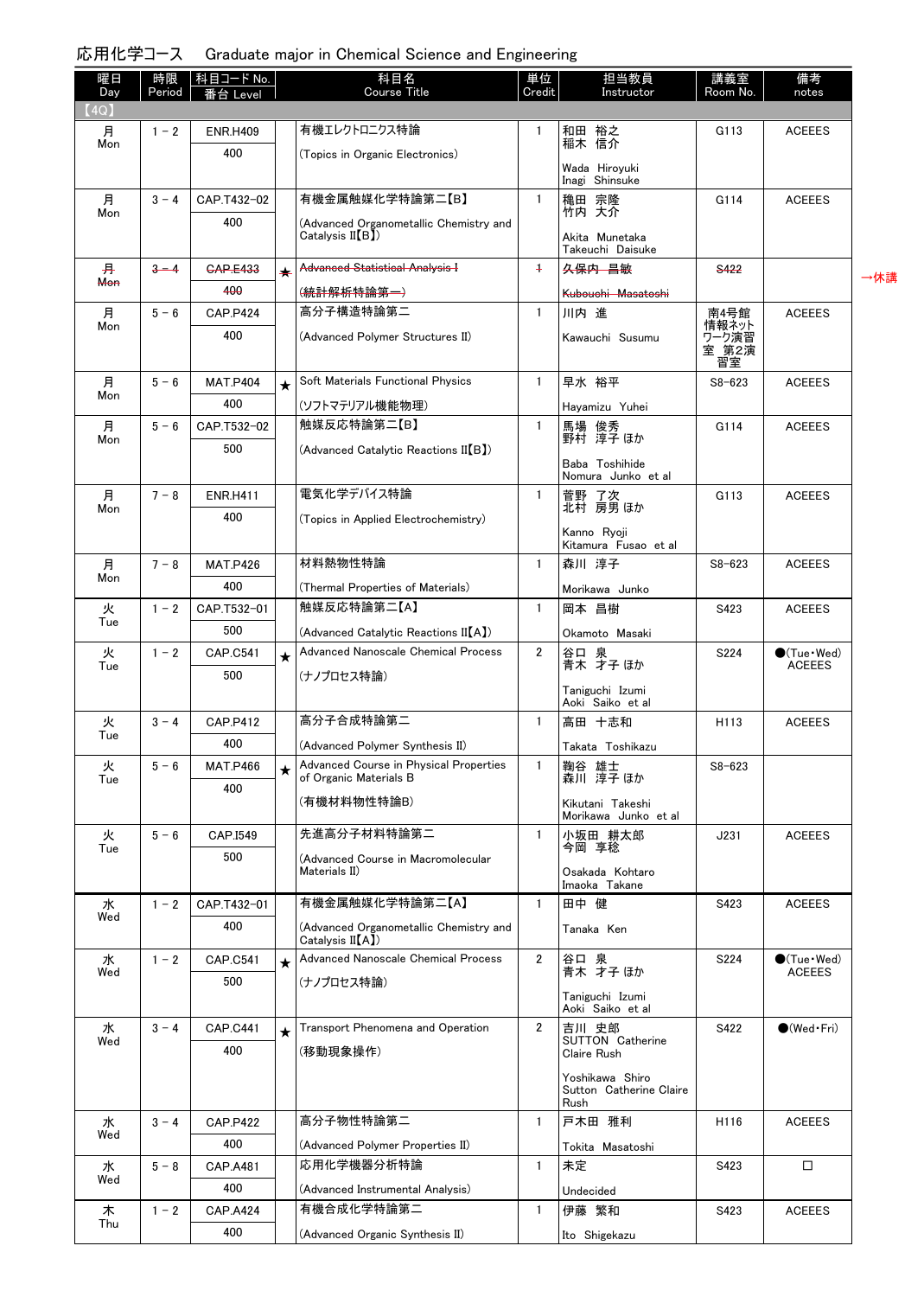| 曜日                | 時限                       | 科目コード No.       |         | 科目名                                                                                  | 単位                      | 担当教員                                       | 講義室                | 備考                    |
|-------------------|--------------------------|-----------------|---------|--------------------------------------------------------------------------------------|-------------------------|--------------------------------------------|--------------------|-----------------------|
| Day<br>(4Q)       | Period                   | eve             |         | Course Title                                                                         | Credit                  | Instructor                                 | Room No.           | notes                 |
| ᄎ                 | $3 - 4$                  | <b>CAP.C442</b> | $\star$ | <b>Advanced Separation Operation</b>                                                 | $\overline{2}$          | 伊東 章                                       | S421               | $\bullet$ (Mon Thu)   |
| Thu               |                          | 400             |         | (分離操作特論)                                                                             |                         | Ito Akira                                  |                    | <b>ACEEES</b>         |
| 木                 | $3 - 4$                  | CAP.I435        |         | 地球化学特論                                                                               | $\mathbf{1}$            | 吉田 尚弘                                      | G112               | <b>ACEEES</b>         |
| Thu               |                          | 400             |         | (Advanced Geochemistry)                                                              |                         | 豊田 栄ほか                                     |                    |                       |
|                   |                          |                 |         |                                                                                      |                         | Yoshida Naohiro<br>Toyoda Sakae et al      |                    |                       |
| 金                 | $1 - 2$                  | <b>ENR.H408</b> |         | エネルギー・環境問題を指向する固体化学                                                                  | 1                       | 和田 雄二<br>鈴木 榮一                             | S <sub>611</sub>   | <b>ACEEES</b>         |
| Fri               |                          | 400             |         | 特論第二                                                                                 |                         |                                            | $\rightarrow$ S621 |                       |
|                   |                          |                 |         | (Advanced Solid State Chemistry<br>Oriented for Energy and Environment<br>Issues II) |                         | Wada Yuji<br>Suzuki Eiichi                 |                    |                       |
| 金                 | $3 - 4$                  | <b>CAP.C441</b> | $\star$ | Transport Phenomena and Operation                                                    | $\overline{2}$          | 吉川 史郎                                      | S422               | $\bigcirc$ (Wed Fri)  |
| Fri               |                          | 400             |         | (移動現象操作)                                                                             |                         | <b>SUTTON</b> Catherine<br>Claire Rush     |                    |                       |
|                   |                          |                 |         |                                                                                      |                         | Yoshikawa Shiro<br>Sutton Catherine Claire |                    |                       |
| 金                 | $3 - 4$                  | CAP.I444        | $\star$ | Advanced Nano-Materials Chemistry II                                                 | $\mathbf{1}$            | Rush<br>原 正彦                               | G113               | <b>ACEEES</b>         |
| Fri               |                          | 400             |         | (ナノ機能化学特論第二)                                                                         |                         | Hara Masahiko                              |                    |                       |
| 金                 | $3 - 4$                  | <b>MAT.P425</b> |         | 有機材料加工B                                                                              | $\mathbf{1}$            | 鞠谷 雄士                                      | $S8 - 623$         | <b>ACEEES</b>         |
| Fri               |                          | 400             |         | (Advanced Course in Polymer Processing                                               |                         | Kikutani Takeshi                           |                    |                       |
|                   |                          |                 |         | B)                                                                                   |                         |                                            |                    |                       |
| 金<br>Fri          | $3 - 4$                  | <b>CAP.A522</b> |         | 有機分子設計特論第二                                                                           | $\mathbf{1}$            | 田中 浩士                                      | H <sub>113</sub>   | <b>ACEEES</b>         |
|                   |                          | 500             |         | (Advanced Molecular Design for Organic<br>Synthesis II)                              |                         | Tanaka Hiroshi                             |                    |                       |
| 集中講義              | $\overline{\phantom{0}}$ | <b>CAP.E422</b> |         | プレゼンテーション演習                                                                          | $\mathbf{1}$            | ※ 平田 岳史                                    |                    | <b>ACEEES</b>         |
| 等<br>Intensive    |                          | 400             |         | (Presentation Practice)                                                              |                         | X Hirata Takafumi                          |                    |                       |
| 集中講義              | -                        | <b>CAP.E432</b> |         | 論文作成入門F1                                                                             | $\mathbf{1}$            | 指導教員                                       |                    |                       |
| 等<br>Intensive    |                          | 400             |         | (Introduction to Academic writing F1)                                                |                         | Academic Supervisor                        |                    |                       |
| 集中講義              |                          | <b>CAP.P468</b> | $\star$ | Advanced Course of Polymer Chemistry<br>в                                            | $\mathbf{1}$            | 高田 十志和<br>芹澤 武 ほか                          |                    |                       |
| 等<br>Intensive    |                          | 400             |         | (高分子化学特論B)                                                                           |                         |                                            |                    |                       |
|                   |                          |                 |         |                                                                                      |                         | Takata Toshikazu<br>Serizawa Takeshi et al |                    |                       |
| 集中講義<br>等         |                          | <b>MAT.P492</b> |         | 有機高分子特別講義第3                                                                          | $\mathbf{1}$            | 手塚 育志<br>※ 菊池 明彦 ほか                        | $S8 - 623$         | 11/30, 12/1,<br>12/7, |
| Intensive         |                          | 400             |         | (Advanced Course in Organic Polymer<br>Science)                                      |                         |                                            |                    | 12/22(5/6, 7/8)       |
|                   |                          |                 |         |                                                                                      |                         | Tezuka Yasuyuki<br>X Kikuchi Akihiko et al |                    | 限)                    |
| 集中講義              | $\overline{\phantom{0}}$ | CAP.P583        |         | 高分子特論第二                                                                              | $\mathbf{1}$            | ※ 小林 元康                                    |                    | <b>ACEEES</b>         |
| Intensive         |                          | 500             |         | (Advanced Polymer Science II)                                                        |                         | X Kobavashi Motovasu                       |                    |                       |
| 集中講義              |                          | <b>CAP.E622</b> |         | 課題解決実践プログラム第二                                                                        | $\mathbf{1}$            | 指導教員                                       |                    |                       |
| Intensive         |                          | 600             |         | (Problem-Solving Program in Chemical<br>Science and Engineering II)                  |                         | Academic Supervisor                        |                    |                       |
| 集中講義              |                          | <b>CAP.E624</b> |         | 課題解決実践プログラム第四                                                                        | $\mathbf{1}$            | 指導教員                                       |                    |                       |
| Intensive         |                          | 600             |         | (Problem-Solving Program in Chemical<br>Science and Engineering IV)                  |                         | Academic Supervisor                        |                    |                       |
| インターン             |                          | CAP.E411-04     |         | 応用化学Advanced Internship第一                                                            | $\mathbf{1}$            | 各教員                                        |                    |                       |
| シップ<br>Internship |                          | 400             |         | (Advanced Internship in Chemical<br>Science and Engineering I)                       |                         | Academic Supervisor                        |                    |                       |
| インターン<br>シップ      |                          | CAP.E412-04     |         | 応用化学Advanced Internship第二                                                            | $\overline{\mathbf{2}}$ | 各教員                                        |                    |                       |
| Internship        |                          | 400             |         | (Advanced Internship in Chemical<br>Science and Engineering II)                      |                         | Academic Supervisor                        |                    |                       |
| インターン<br>シップ      |                          | CAP.E631-04     |         | 応用化学派遣プロジェクト第一                                                                       | $\mathbf{1}$            | 各教員                                        |                    |                       |
| Internship        |                          | 600             |         | (Chemical Science and Engineering Off-<br>Campus Project I)                          |                         | Academic Supervisor                        |                    |                       |
| インターン<br>シップ      |                          | CAP.E632-04     |         | 応用化学派遣プロジェクト第二                                                                       | $\overline{2}$          | 各教員                                        |                    |                       |
| Internship        |                          | 600             |         | (Chemical Science and Engineering Off-<br>Campus Project II)                         |                         | Academic Supervisor                        |                    |                       |
| インターン<br>シップ      |                          | CAP.E633-04     |         | 応用化学派遣プロジェクト第三                                                                       | 4                       | 各教員                                        |                    |                       |
| Internship        |                          | 600             |         | (Chemical Science and Engineering Off-<br>Campus Project III)                        |                         | Academic Supervisor                        |                    |                       |